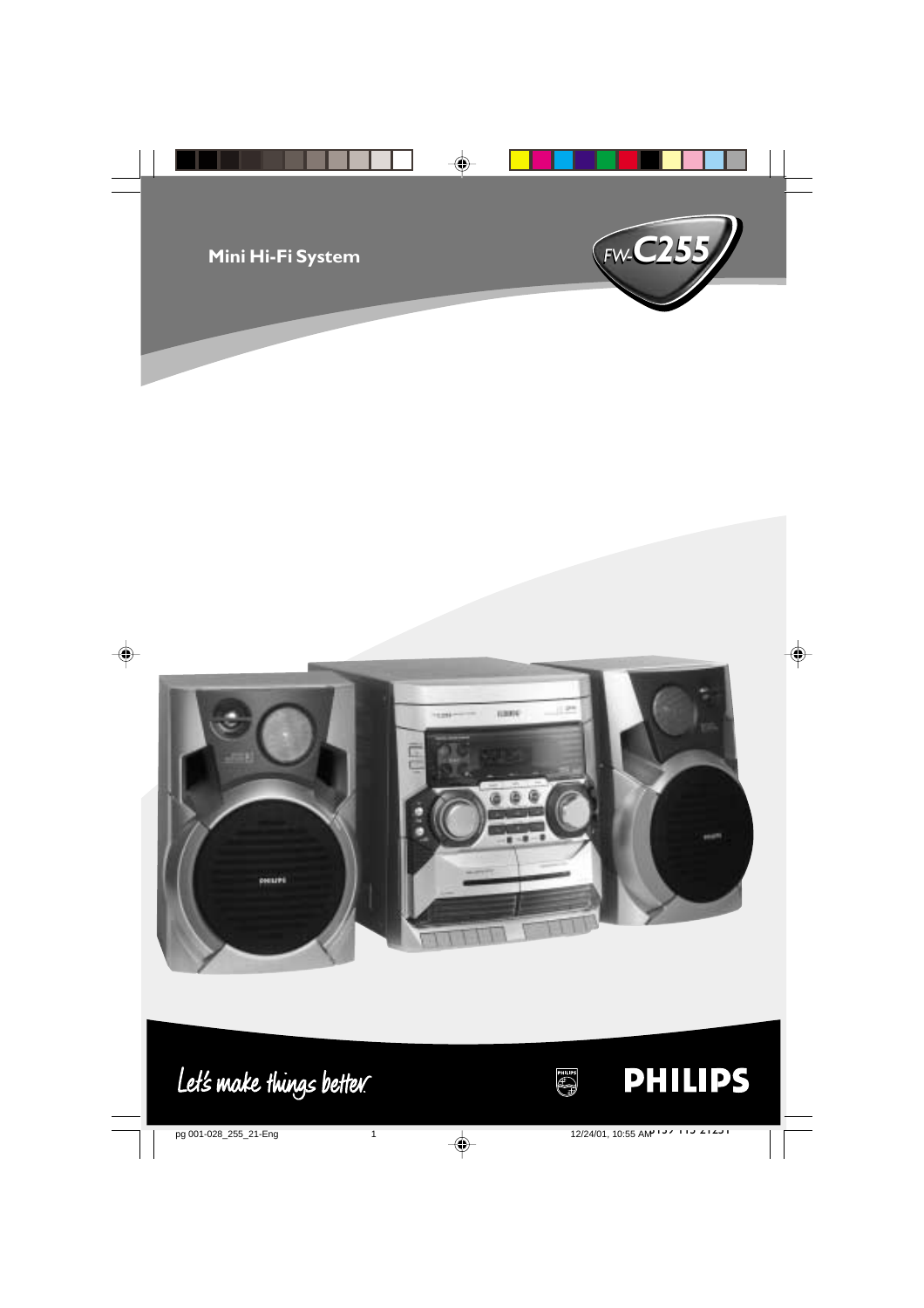



## **LEA CUIDADOSAMENTE ESTE INSTRUCTIVO ANTES DE USAR SU APARATO.**

## *CAUTION*

*Use of controls or adjustments or performance of procedures other than herein may result in hazardous radiation exposure or other unsafe operation.*

12/24/01, 10:55 AM<sup>3139</sup> 115 21251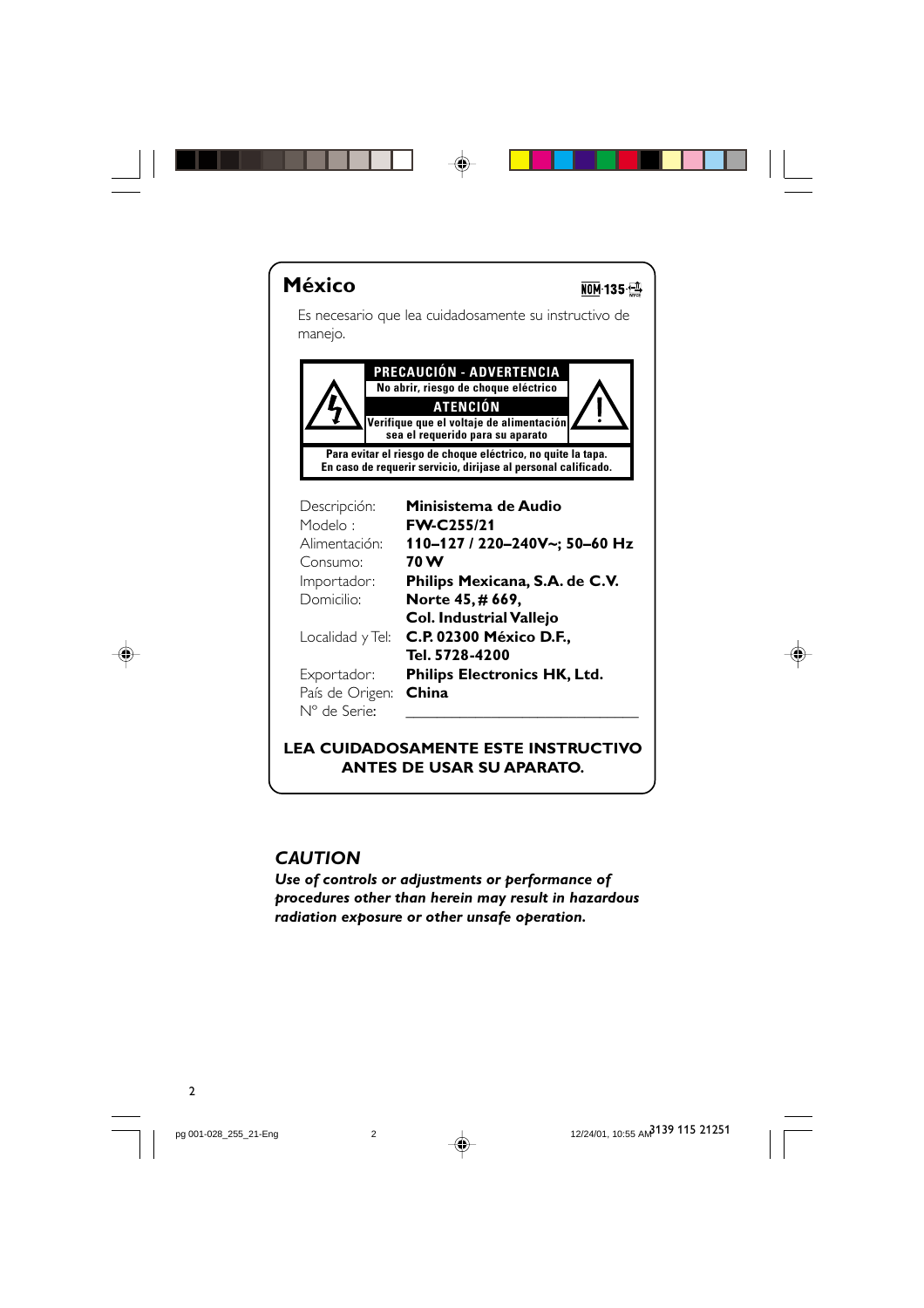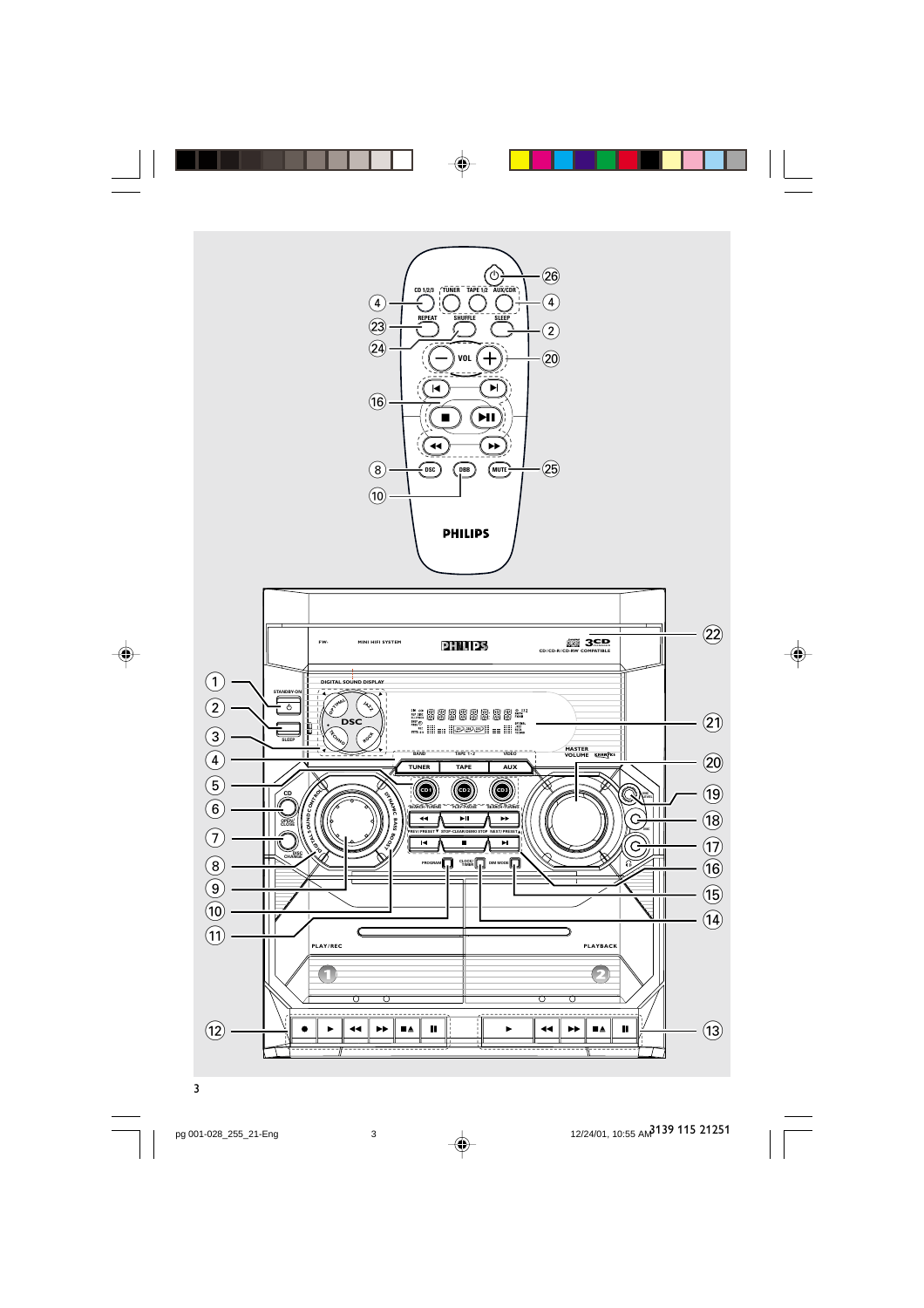



 $\bigoplus$ 

4

 $\Rightarrow$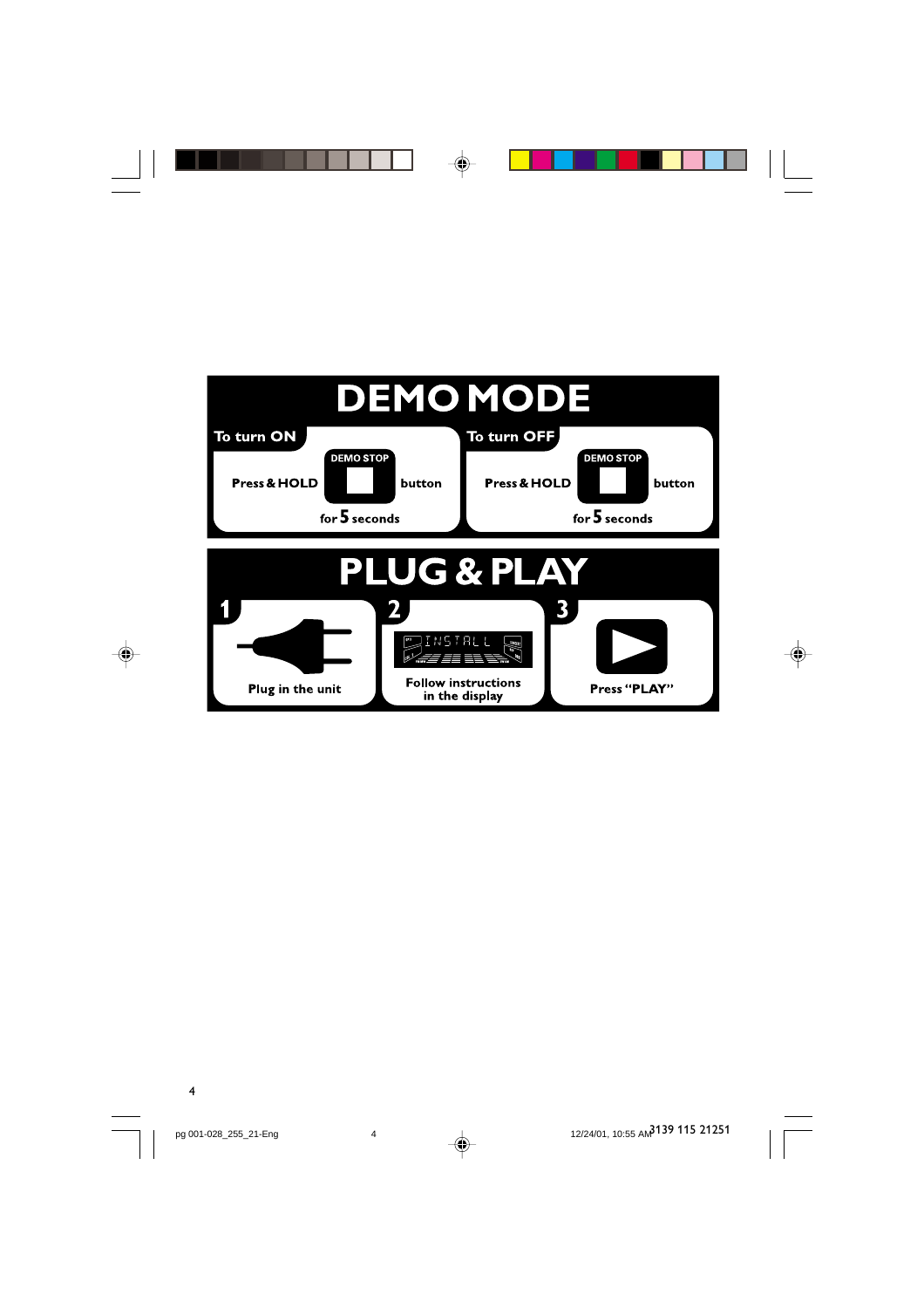|  | <b>Index</b>             |                                 |
|--|--------------------------|---------------------------------|
|  |                          | English                         |
|  |                          | Français                        |
|  |                          | Español                         |
|  | 中文 ……………………………………………… 77 | $\frac{\mathbf{x}}{\mathbf{y}}$ |

5

pg 001-028\_255\_21-Eng 12/25 AM 5

12/24/01, 10:55 AM<sup>2</sup>139 115 21251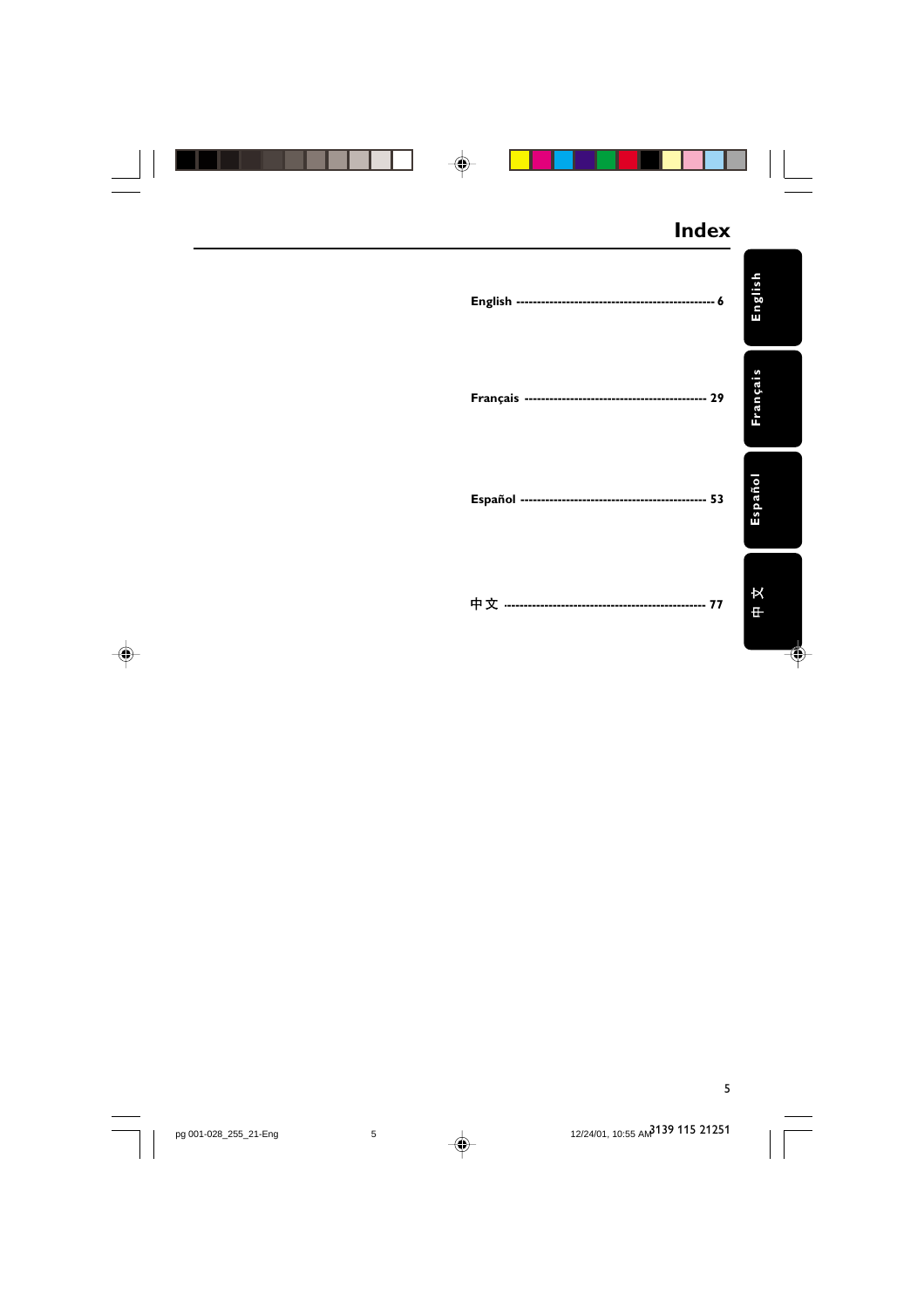

◈

#### **Preparations**

Safety information ..........

**General Information**

**Contents**

| ι ι σραι ατινιισ                          |  |
|-------------------------------------------|--|
|                                           |  |
| Power                                     |  |
| Antennas connection                       |  |
| Speakers connection                       |  |
|                                           |  |
| Connecting other equipment to your system |  |
| Inserting batteries into the remote       |  |
|                                           |  |
|                                           |  |

Supplied accessories ............................................ 7 Environmental information ................................ 7

## **Controls**

Controls on the system and remote control ........................................................... 10–11

#### **Basic Functions**

| Switching the system to standby mode  13 |  |
|------------------------------------------|--|
|                                          |  |
|                                          |  |
|                                          |  |
| Digital Sound Control (DSC)              |  |
| Dynamic Bass Boost (DBB)                 |  |

## **CD Operation**

| Selecting a desired track/passage 16 |  |
|--------------------------------------|--|
| Replacing discs during playback  16  |  |
|                                      |  |
| Repeat play                          |  |
| Random play                          |  |
|                                      |  |
|                                      |  |

## **Radio Reception**

◈

| Storing preset radio stations  18–19 |  |
|--------------------------------------|--|
| Automatic preset programming         |  |
| Manual preset programming            |  |
| Tuning to preset radio stations  19  |  |
| Erasing a preset radio station  19   |  |
|                                      |  |

## **Tape Operation/Recording**

| General information on recording  21   |  |
|----------------------------------------|--|
|                                        |  |
| One touch recording / Recording        |  |
|                                        |  |
| CD Synchronised start CD recording  22 |  |
|                                        |  |

## **Karaoke**

|--|--|--|--|--|

# **External sources**<br>Listening to external sou

|  |  |  | Listening to external sources  23 |  |  |
|--|--|--|-----------------------------------|--|--|
|--|--|--|-----------------------------------|--|--|

## **Clock/Timer**

| Deactivating the timer<br>Activating the timer |  |
|------------------------------------------------|--|
|                                                |  |
|                                                |  |
|                                                |  |
| Troubleshooting  27-28                         |  |

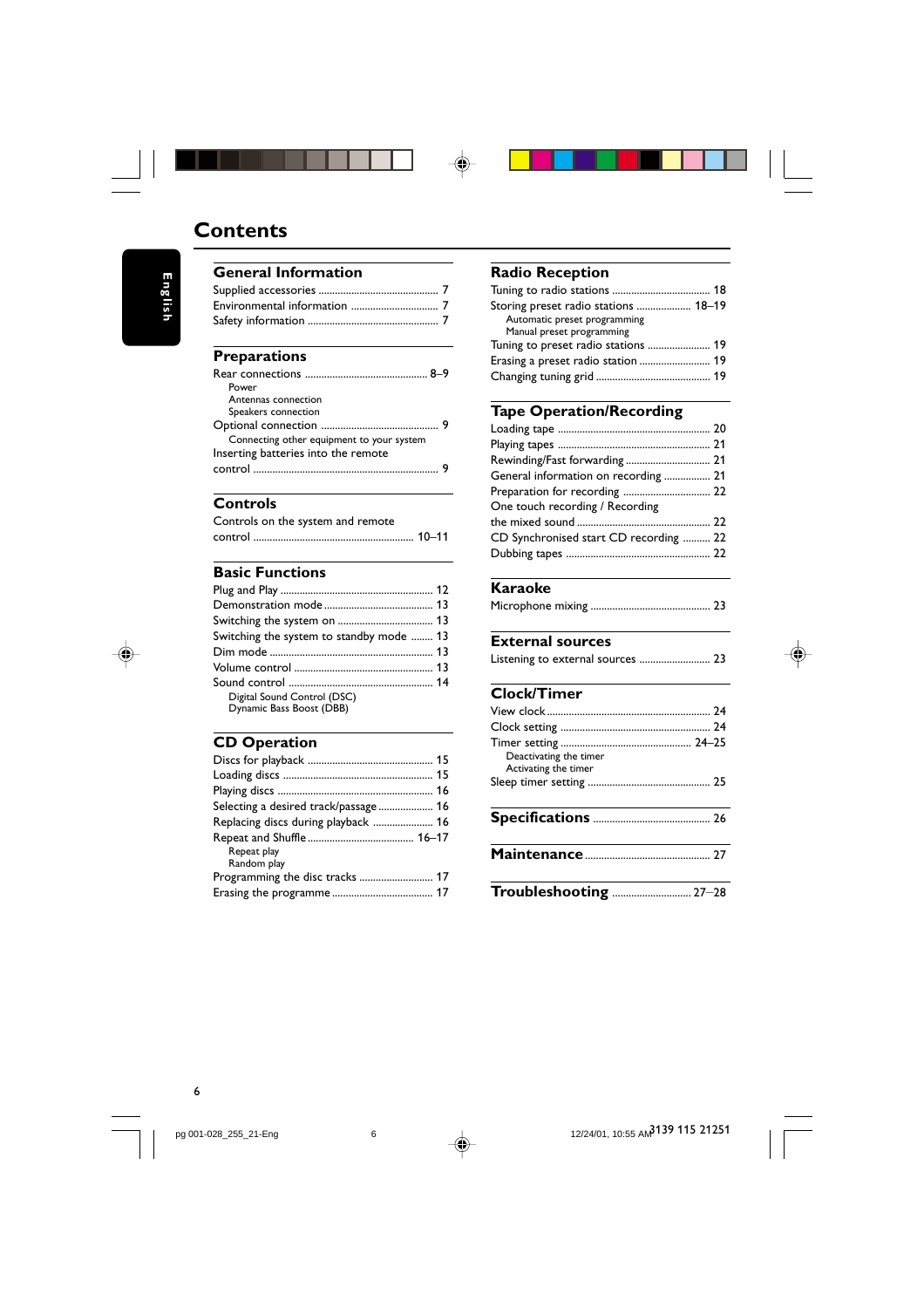

## **General Information**

#### *IMPORTANT!*

*PLEASE NOTE THAT THE VOLTAGE SELECTOR LOCATED AT THE REAR OF THIS SYSTEM IS PRESET AT 220V FROM THE FACTORY. FOR COUNTRIES THAT OPERATE AT 110V-127V, PLEASE ADJUST TO 110V-127V BEFORE YOU SWITCH ON THE SYSTEM.*

#### **Supplied accessories**

- 2 speaker boxes
- remote control
- AM loop antenna
- FM wire antenna

#### **Environmental Information**

All unnecessary packaging has been omitted. We have tried to make the packaging easy to separate into three materials: cardboard (box), polystyrene foam (buffer) and polyethylene (bags, protective foam sheet).

Your system consists of materials which can be recycled and reused if disassembled by a specialised company. Please observe the local regulations regarding the disposal of packaging materials, exhausted batteries and old equipment.

#### **Safety Information**

- Before operating the system, check that the operating voltage indicated on the typeplate (or the voltage indication beside the voltage selector) of your system is identical with the voltage of your local power supply. If not, please consult your dealer.
- Place the system on a flat, hard and stable surface.
- Place the system in a location with adequate ventilation to prevent internal heat build-up in your system. Allow at least 10 cm (4 inches) clearance from the rear and the top of the unit and 5 cm (2 inches) from each side.
- Do not expose the system, batteries or discs to excessive moisture, rain, sand or heat sources caused by heating equipment or direct sunlight.
- The lens may cloud over when the system is suddenly moved from cold to warm surroundings, making it impossible to play a disc. Leave the system in the warm environment until the moisture evaporates.
- The mechanical parts of the set contain selflubricating bearings and must not be oiled or lubricated.
- **When the system is switched to Standby mode, it is still consuming some power. To disconnect the system from the power supply completely, remove the AC power plug from the wall socket.**





**English**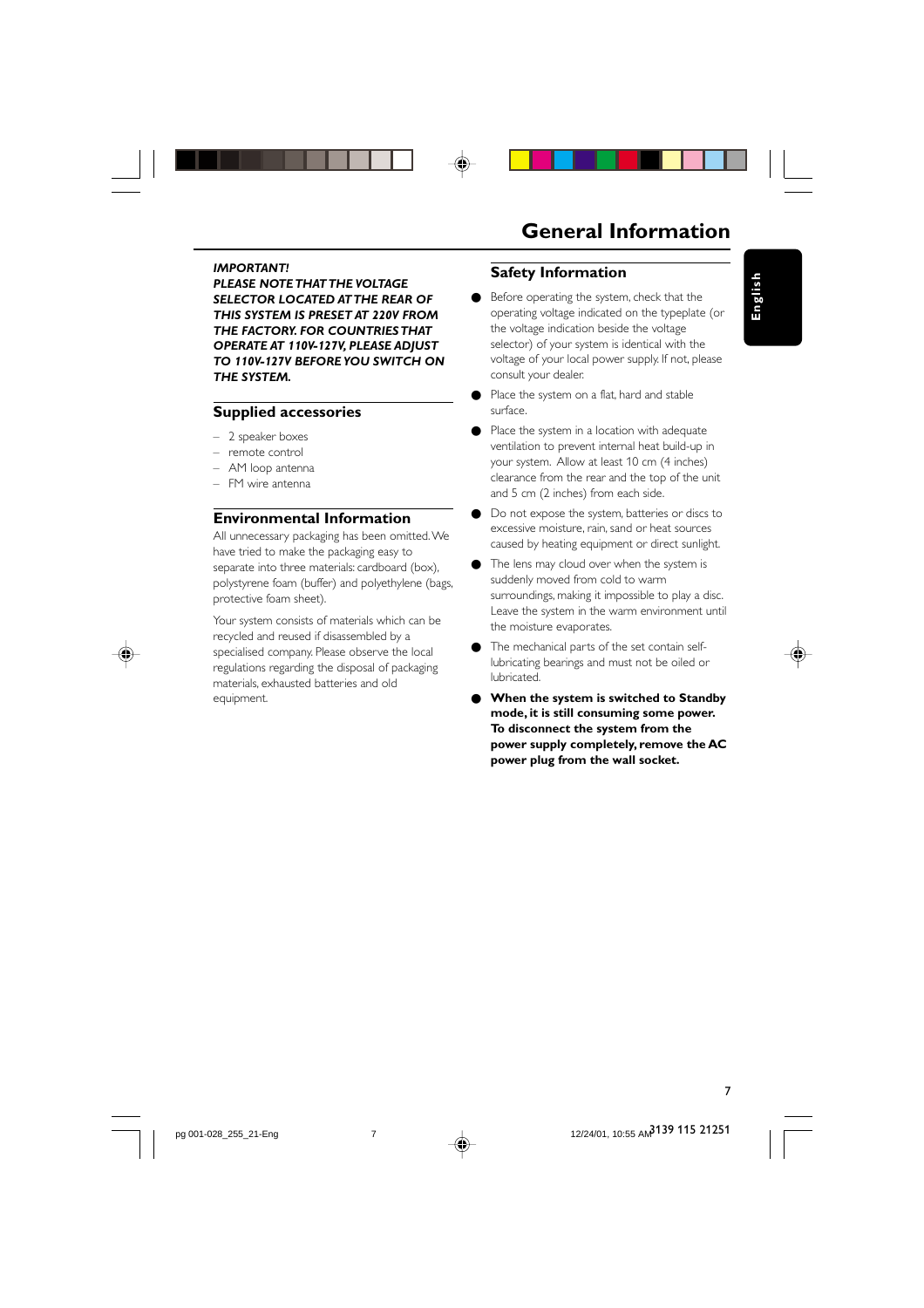## **Preparations**

**English**



## **Rear connections**

*The type plate is located at the rear of the system.*

#### A **Power**

Before connecting the AC power cord to the wall outlet, ensure that the following are done; – If your system is equipped with a Voltage Selector, set the VOLTAGE SELECTOR to the local power line voltage.

– All other connections have been made.

#### *WARNING!*

- *For optimal performance, use only the original power cable.*
- *Never make or change any connections with the power switched on.*

*To avoid overheating of the system, a safety circuit has been built in. Therefore, your system may switch to Standby mode automatically under extreme conditions. If this happens, let the system cool down before reusing it (not available for all versions).*

#### B **Antennas Connection**

Connect the supplied AM loop antenna and FM antenna to the respective terminals. Adjust the position of the antenna for optimal reception.



#### **AM Antenna**



● Position the antenna as far as possible from a TV, VCR or other radiation source.

pg 001-028\_255\_21-Eng 12/255 B

12/24/01, 10:55 AM<sup>3139</sup> 115 21251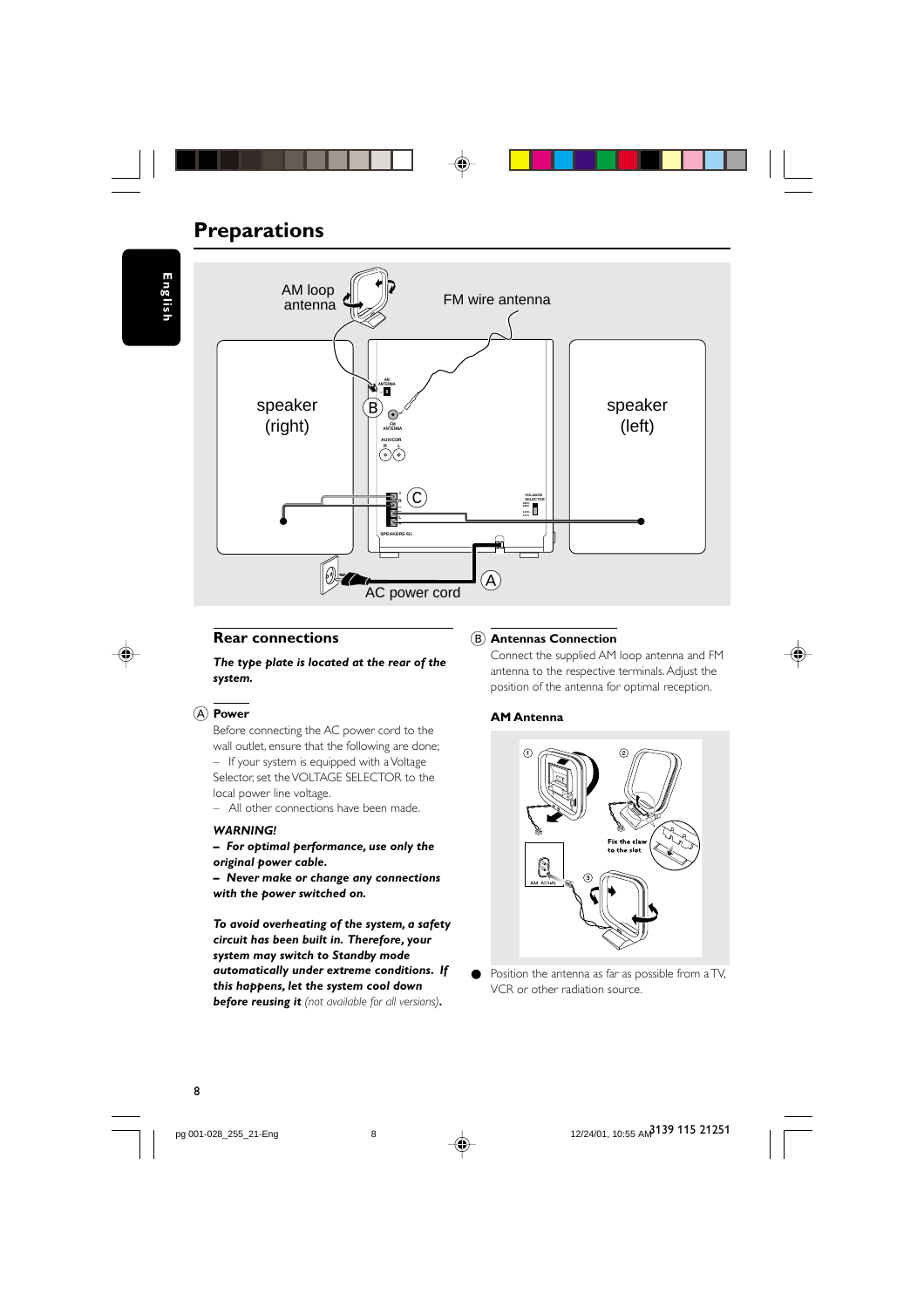



## **Preparations**

**English**

#### **FM Antenna**



● For better FM stereo reception, connect an outdoor FM antenna to the FM ANTENNA terminal.

#### C **Speakers Connection**

Connect the speaker wires to the SPEAKERS terminals, right speaker to "R" and left speaker to "L", coloured (marked) wire to " $+$ " and black (unmarked) wire to " $-$ ".



Fully insert the stripped portion of the speaker wire into the terminal as shown.

#### *Notes:*

- *For optimal sound performance, use the supplied speakers.*
- *Do not connect more than one speaker to any*
- *one pair of*  $+/-$  *speaker terminals.*

*– Do not connect speakers with an impedance lower than the speakers supplied. Please refer to the SPECIFICATIONS section of this manual.*



The optional equipment and connecting cords are not supplied. Refer to the operating instructions of the connected equipment for details.

#### **Connecting other equipment to your system**

Use a cinch cable to connect **AUX/CDR IN** to the analogue audio out terminals of an external equipment (TV, VCR, Laser Disc player, DVD player or CD Recorder).

#### *Note:*

*– If you are connecting equipment with a mono output (a single audio out terminal), connect it to the AUX/CDR IN left terminal. Alternatively, you can use a "single to double" cinch cable (the output sound still remain mono).*

#### **Inserting batteries into the remote control**

Insert two batteries type R03 or AAA (not supplied) into the remote control with the correct polarity as indicated by the " $+$ " and "-" symbols inside the battery compartment.



#### *CAUTION!*

- *Remove batteries if they are exhausted*
- *or will not be used for a long time.*
- *Do not use old and new or different*
- *types of batteries in combination.*
- *Batteries contain chemical substances, so they should be disposed off properly.*



12/24/01, 10:55 AM<sup>3</sup>139 115 21251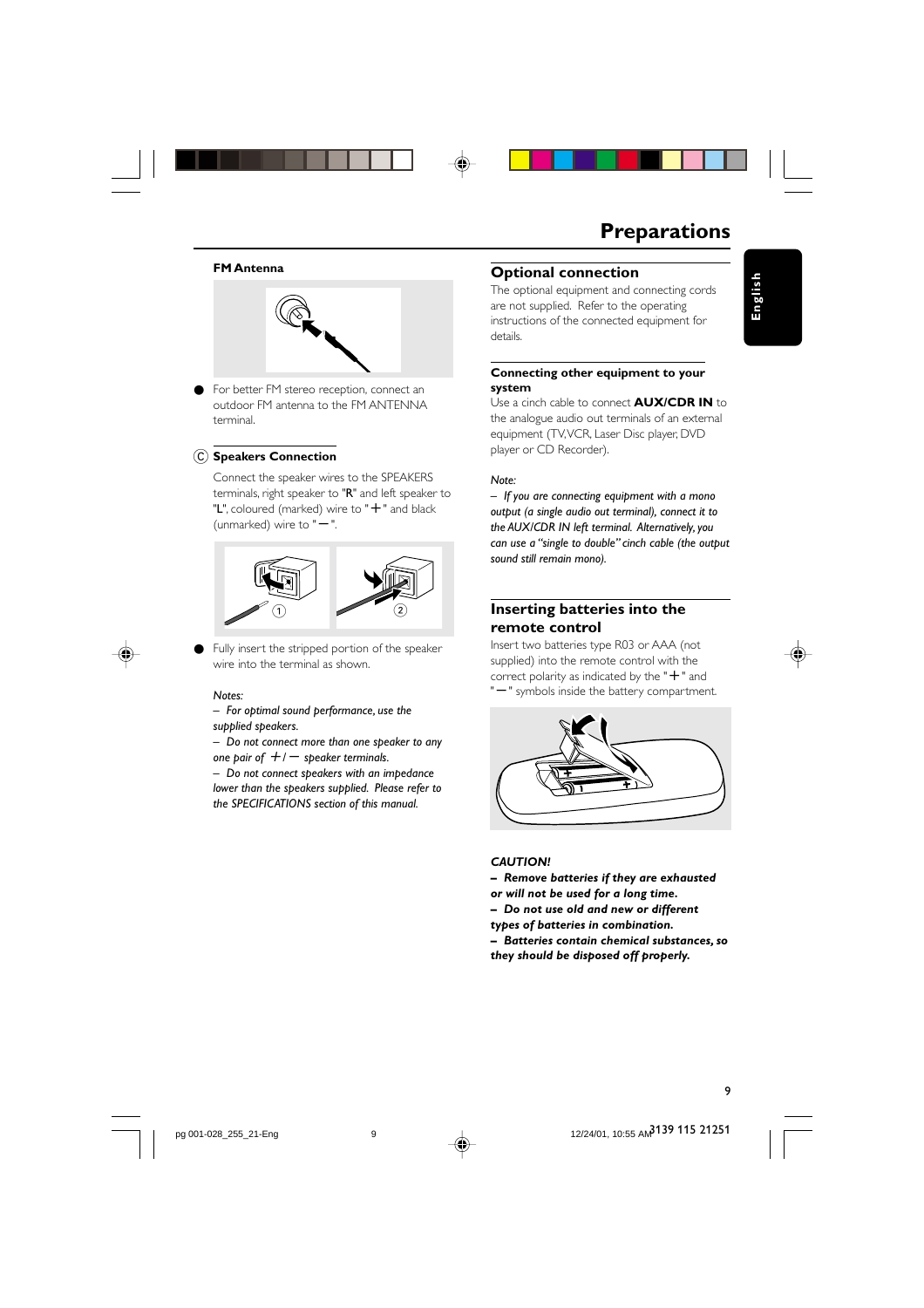## **Controls** *(illustrations on page 3)*

#### **Controls on the system and remote control**

## **1** STANDBY ON  $\uparrow$

to switch the system on or to standby mode.

#### 2 **SLEEP**

– to activate/deactivate or set the sleep timer.

#### 3 **DIGITAL SOUND DISPLAY**

the active DSC will be lighted.

#### 4 **TUNER** (BAND)

– to select waveband : FM or MW. **TAPE** (TAPE 1•2)

– to select tape mode.

#### **AUX** (VIDEO) **(AUX/CDR)**

– to select the input for an additional appliance.

#### 5 **CD 1 / CD 2 / CD 3 (CD 1/2/3)**

– to select disc tray 1, 2 or 3.

#### 6 **OPEN/CLOSE**

to open or close the disc tray.

#### 7 **DISC CHANGE** to change disc(s).

## 8 **DIGITAL SOUND CONTROL (DSC)**

to activate the jog control for DSC selection.

#### 9 **Jog control**

– to select the desired sound effect for the selected sound feature.

DSC .................. JAZZ, ROCK, TECHNO or OPTIMAL.

DBB ..................DBB 1, DBB 2, DBB 3 or DBB OFF.

#### 0 **DYNAMIC BASS BOOST (DBB)**

– to activate the jog control for DBB selection.

#### ! **PROGRAM**

- for CD ................. to programme disc tracks. for Tuner ............. to programme preset radio stations. for Clock ............ to select 12- or 24-hour clock
- mode.
- for Timer............. to select CD programme mode as the wake up source.

#### @ **Tape deck 1 operation**

| $\bullet$ |                                                 |
|-----------|-------------------------------------------------|
| ▸         |                                                 |
|           | ◀◀ / ▶▶  to rewind or fast forward.             |
|           | المتكلف والمتماري والمتماري والمستنقذ والمستحدث |

- .... to stop playback/recording or to open the tape door.
- Å .......................... to interrupt playback or recording.

#### $(13)$  Tape deck 2 operation

- É .......................... to start playback.
- $\blacktriangleleft$  /  $\blacktriangleright$  ............... to rewind or fast forward.

Å .......................... to interrupt playback.

70 ........................ to stop playback or to open the tape door.

## \$ **CLOCK/TIMER**

to view the clock, set the clock or set the timer.

#### % **DIM MODE**

– to select different brightness for the display screen : DIM 1, DIM 2, DIM 3 or DIM OFF.

12/24/01, 10:56 AM<sup>3139</sup> 115 21251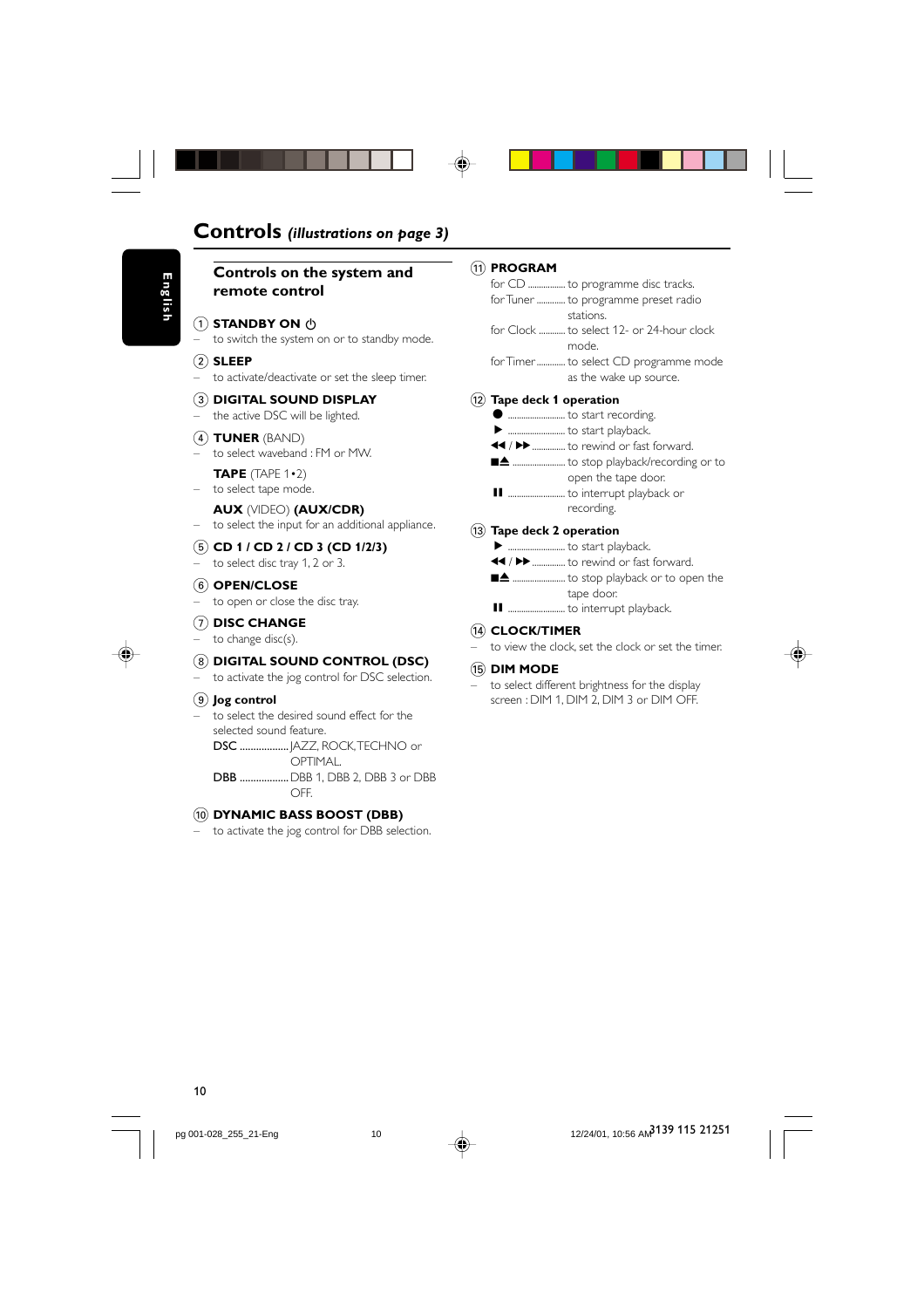## **Controls**

**English**

#### ) **MASTER VOLUME (VOL** +**/**-**)**

– to increase or decrease the volume.

#### ¡ **Display screen**

to view the current status of the system.

#### ™ **Disc tray**

#### £ **REPEAT**

– to playback track(s)/disc(s)/programme repeatedly.

#### ≤ **SHUFFLE**

– to playback all available discs and their tracks/ programme in random order.

#### ∞ **MUTE**

– to interrupt or resume sound reproduction.

#### $(26)$  ტ

– to switch the system to standby mode.



*– First, select the source you wish to control by pressing one of the source select keys on the remote control (CD 1/2/3 or*

*TUNER, for example). –* Then select the desired function (▶, /

 $\blacktriangleright$ *l*, for example).

## $\left( \widehat{16} \right)$  **Mode Selection**

## **PLAY•PAUSE ▶ II**

for CD ................. to start or interrupt playback. for Plug & Play…*(on the system only)* to initiate and start plug & play mode*.*

#### **SEARCH**<sup>•</sup>TUNING << **>**

- for CD ................. to search backward/forward. for Tuner ............. to tune to a lower or higher radio frequency.
- for Clock ............ *(on the system only)* to set the hour.

#### **STOP•CLEAR / DEMO STOP**

- for CD ................. to stop playback or to clear a programme.
- for Tuner ............. *(on the system only)* to stop programming or to erase a selected preset.
- for Demo ........... *(on the system only)* to activate/ deactivate the demonstration. for Clock ............ *(on the system only)* to exit clock setting or cancel timer*.*

for Plug & Play…*(on the system only)* to exit plug & play mode*.*



## **PREV** í **/ PRESET** 4 **NEXT ▶ / PRESET▲**

- for CD ................. to skip to the beginning of the current, previous, or next track. for Tuner ............. to select a preset radio station. for Clock ............ *(on the system only)* to set the
- $\pi$

to connect headphones.

- \* **MIC** *(not available for all versions)* – to connect microphone jack.
- ( **MIC LEVEL** *(not available for all versions)* to adjust the mixing level for karaoke or microphone recording.

minute.

12/24/01, 10:56 AM<sup>3139</sup> 115 21251

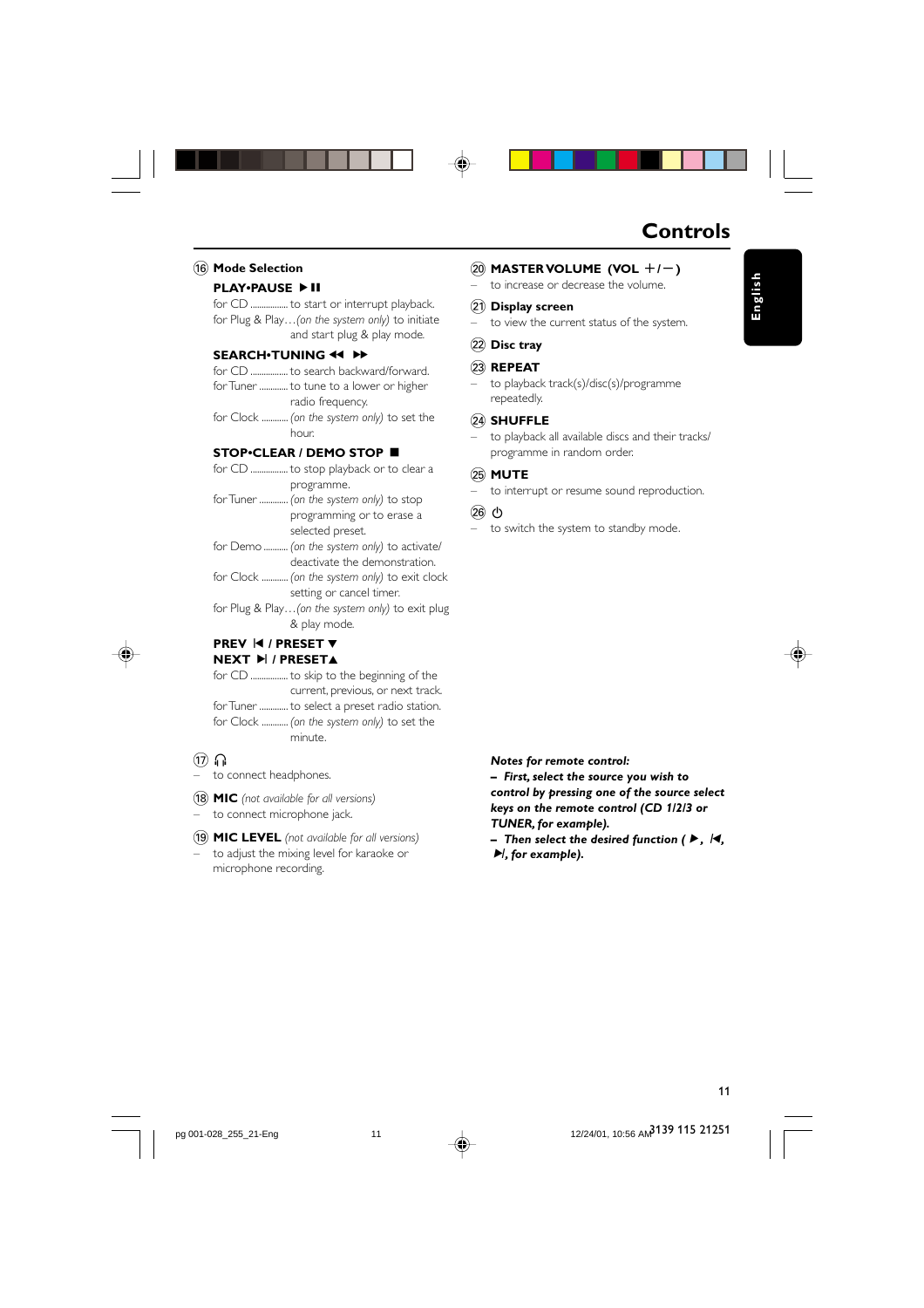

## **Basic Functions**

**English**



#### *IMPORTANT!*

*Before you operate the system, complete the preparation procedures.*

#### **Plug and Play**

Plug and Play allows you to store all available radio stations automatically.



#### **First time setup/power up**

- **1** When you turn on the main supply, "RUTO INSTALL - PRESS PLAY" is displayed.
- **2** Press ▶Ⅱ on the system to start installation. → "INSTRLL" is displayed, followed by "TUNER" and "AUTO".
	- ➜ **PROG** starts flashing.

**→** All available radio stations with sufficient signal strength will be stored automatically, starting from FM and followed by MW band.

→ When all the available radio stations are stored or the memory for 40 presets are used, the last preset radio station will be played.

#### **To reinstall Plug and Play**

- **1** In standby or demonstration mode, press and hold  $\blacktriangleright$  II on the system until "RUTO INSTALL - PRESS PLAY" is displayed.
- **2** Press  $\blacktriangleright$  II again to start installation. **→** All previously stored radio stations will be replaced.

#### **To exit without storing the Plug and Play**

Press  $\blacksquare$  on the system. → If you do not complete the Plug and Play installation, the function will be restarted when you next turn on the main supply again.

#### *Notes:*

*– When the power is turned on, the disc tray may open and close to initialise the system.*

*– If no stereo frequency is detected during Plug and Play, "*CHECK ANTENNA*" will be displayed.*

*– During Plug and Play, if no button is pressed within 15 seconds, the system will exit Plug and Play mode.*



pg 001-028\_255\_21-Eng 12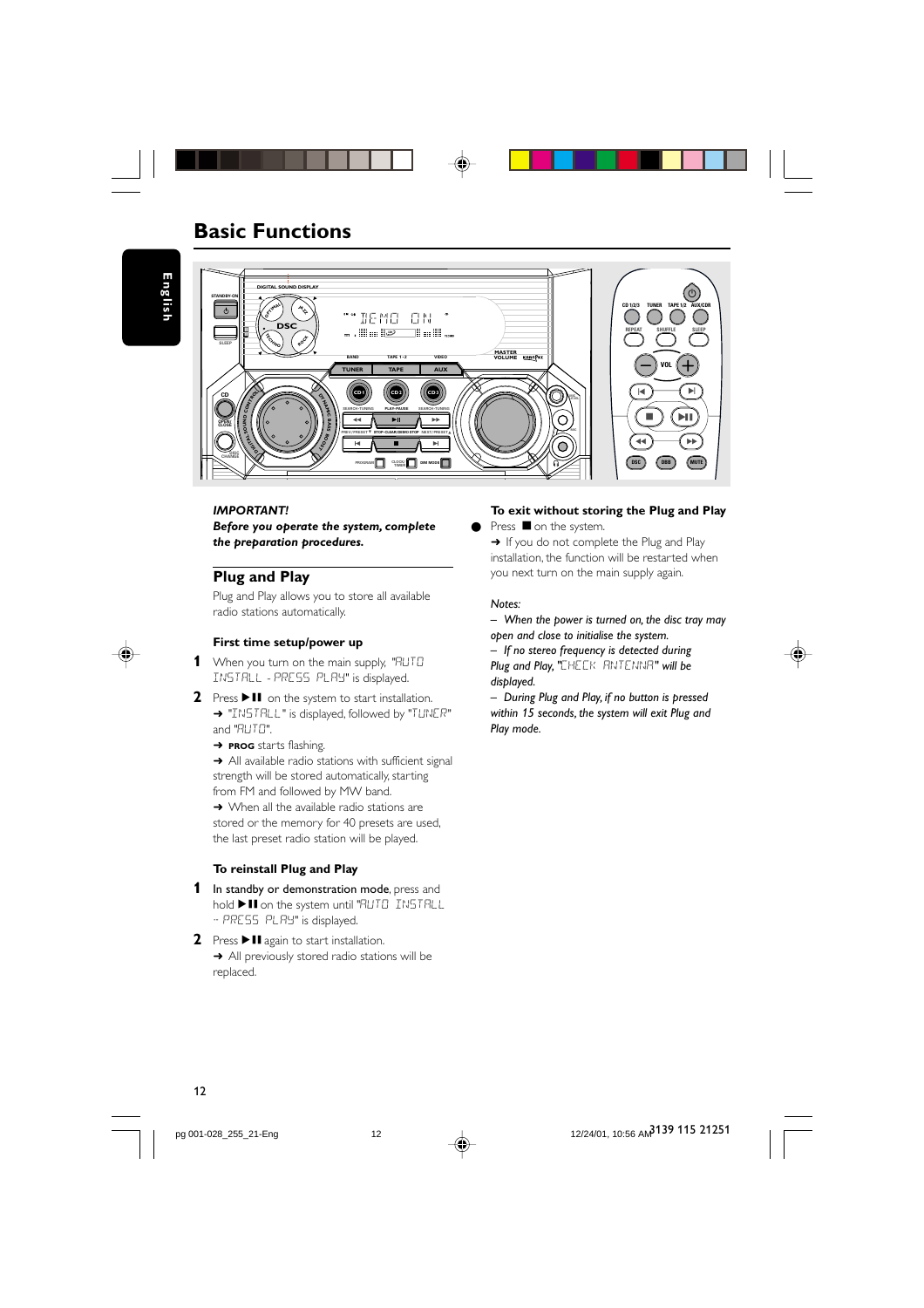



#### **Demonstration mode**

The system has a demonstration mode that shows the various features offered by the system.

#### **To activate the demonstration**

In standby mode, press and hold  $\blacksquare$  on the system until "WELCOME" is displayed. → The demonstration will begin.

#### **To deactivate the demonstration**

- Press and hold  $\blacksquare$  on the system until
- "DEMO OFF" is displayed.
- → The system will switch to standby mode.

#### *Note:*

*– If you have not deactivated the demonstration, it will resume five seconds after the system switches to standby mode.*

#### **Switching the system on**

#### **In standby/demonstration mode**

Press **STANDBY ON** to switch on the last selected source.

- Press **CD 1/2/3**, **TUNER**, **TAPE** (**TAPE 1/2**), or **AUX (AUX/CDR)**.
- Press **OPEN/CLOSE**. → The system will switch to CD mode.

### **Switching the system to standby mode**

#### **In demonstration mode**

● Press and hold ■ on the system.

#### **In any other source mode**

Press **STANDBY ON** (or  $\phi$  on the remote control).

 $\rightarrow$  The clock will appear on the display when the system is in standby mode.

## **Dim mode**

You can select the desired brightness for the display.

- **English**
- In any source mode (except standby mode), press **DIM MODE** repeatedly to select : DIM 1, DIM 2, DIM 3 or DIM OFF. → **DIM** is shown, except for DIM OFF mode.

| <b>DIM</b><br>mode | <b>Brightness</b> | <b>Spectrum</b><br>Analyser |
|--------------------|-------------------|-----------------------------|
|                    | normal            | off                         |
| 2                  | half              | on                          |
| 3                  | half              | off                         |
| <b>OFF</b>         | normal            | on                          |

#### *Note:*

*– In standby mode, pressing DIM MODE to select half or full brightness for clock display.*

#### **Volume control**

Press **MASTER VOLUME** (or press **VOL** +  $or - on$  the remote control) to increase or decrease the volume level.

#### **To listen through the headphones**

Connect the headphones plug to the  $\bigcap$  socket at the front of the system. → The speakers will be muted.



#### **To switch off the volume temporarily**

- Press **MUTE** on the remote control. → Playback will continue without sound and "MUTE" is displayed.
- To restore the volume, press **MUTE** again or increase the volume level.

12/24/01, 10:56 AM<sup>3139</sup> 115 21251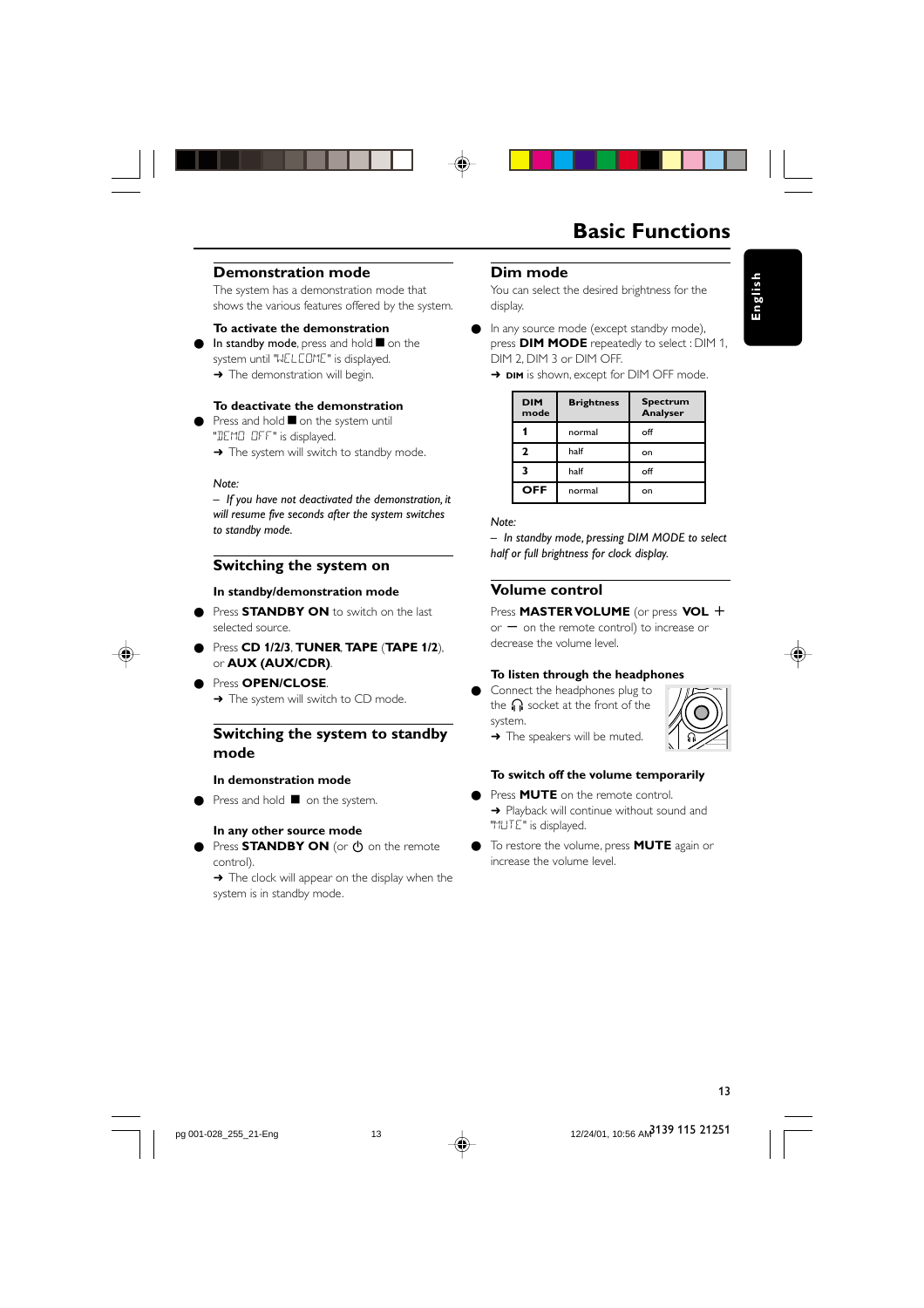

**Sound control**



**Digital Sound Control (DSC)** The DSC feature enables you to enjoy special sound effects that have preset equaliser settings, providing the best music reproduction.

#### **1** Press **DSC**.

- → The selected DSC is shown.
- **2** Adjust the jog control (or press **DSC** on the remote control repeatedly) to select : JAZZ, ROCK, TECHNO or OPTIMAL.



# ◈

#### **Dynamic Bass Boost (DBB)**

There are three DBB settings to enhance the bass response.

#### **1** Press **DBB**.

→ The selected **DBB** is shown, except for DBB OFF mode.

**2** Adjust the jog control (or press **DBB** on the remote control repeatedly) to select : DBB 1, DBB 2, DBB 3 or DBB OFF.

#### *Note:*

*– Some discs or tapes might be recorded in high modulation, which causes a distortion at high volume. If this occurs, switch off DBB or reduce the volume.*

#### **Automatic DSC-DBB selection**

◈

The best DBB setting is generated automatically for each DSC selection. You can manually select the DBB setting that best suits your listening environment.

| DSC           | <b>DBB</b> |
|---------------|------------|
| <b>JAZZ</b>   | off        |
| <b>ROCK</b>   | on (3)     |
| <b>TECHNO</b> | on (3)     |
| OPTIMAL       | on (2)     |



14

pg 001-028\_255\_21-Eng 14<br>
and the contract of the contract of the contract of the contract of the contract of the contract of the contract of the contract of the contract of the contract of the contract of the contract of

12/24/01, 10:56 AM<sup>3139</sup> 115 21251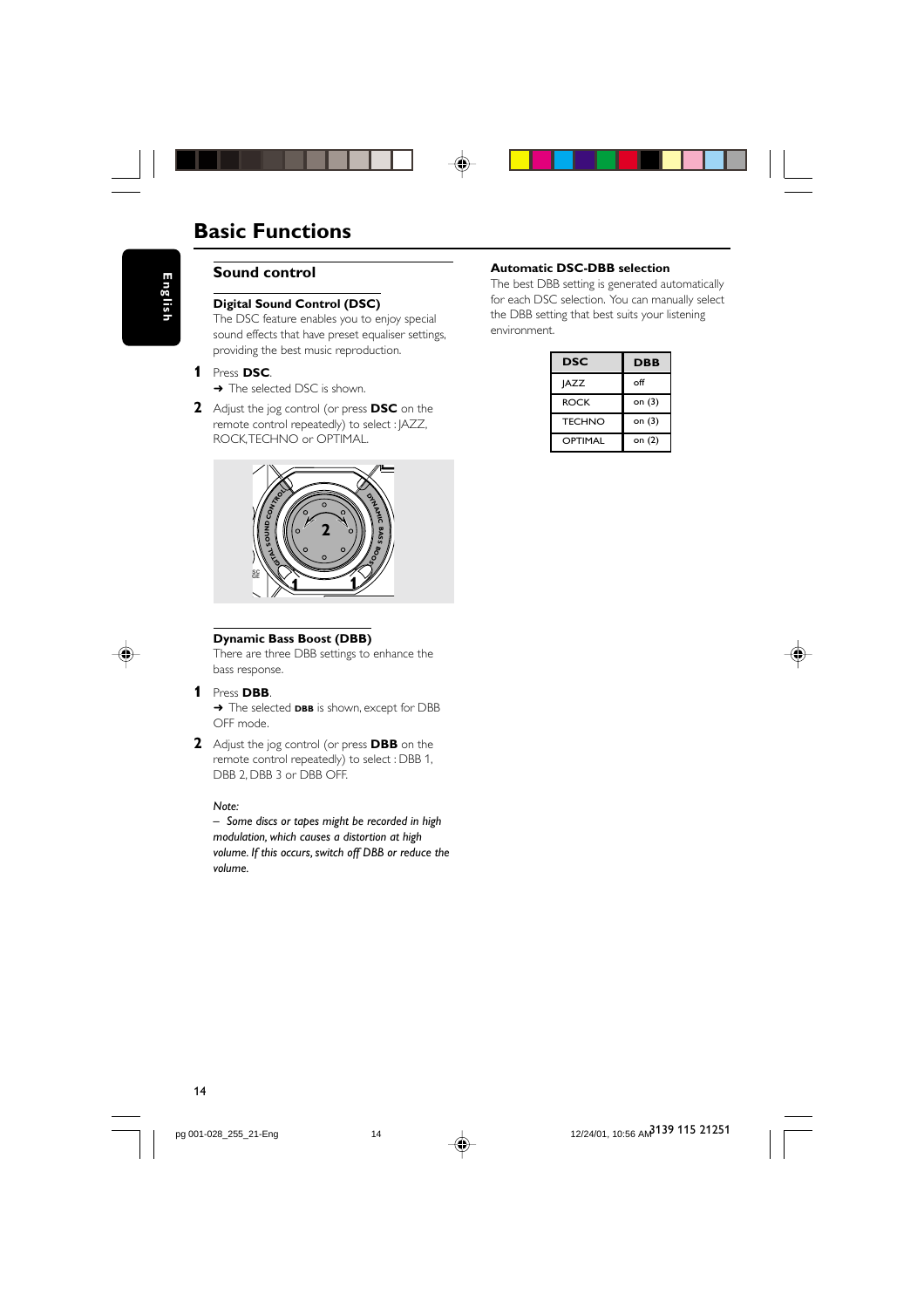

**CD Operation**



#### *IMPORTANT!*

*– This system is designed for regular discs. Therefore, do not use any accessories such as disc stabiliser rings or disc treatment sheets, etc., as offered on the market, because they may jam the changer mechanism.*

*– Do not load more than one disc into each tray.*

#### **Discs for playback**

This system can playback all digital audio CD, finalised digital audio CD-Recordable (CDR) discs and finalised digital audio CD-Rewritable (CDRW)discs.



## **Loading discs**

- **1** Press **OPEN/CLOSE** to open the disc tray.
- **2** Load up to two discs on the individual disc trays. To load the third disc, press **DISC CHANGE**. → The disc tray will rotate until the empty tray is ready for loading.



**3** Press **OPEN/CLOSE** to close the disc tray. → "READING" is displayed. The selected disc tray, total number of tracks and the playing time will appear on the display.

#### *Notes:*

*– Load the discs with the label side facing up. – To ensure good system performance, wait until the disc tray completely reads the disc(s) before proceeding.*

12/24/01, 10:56 AM<sup>3139</sup> 115 21251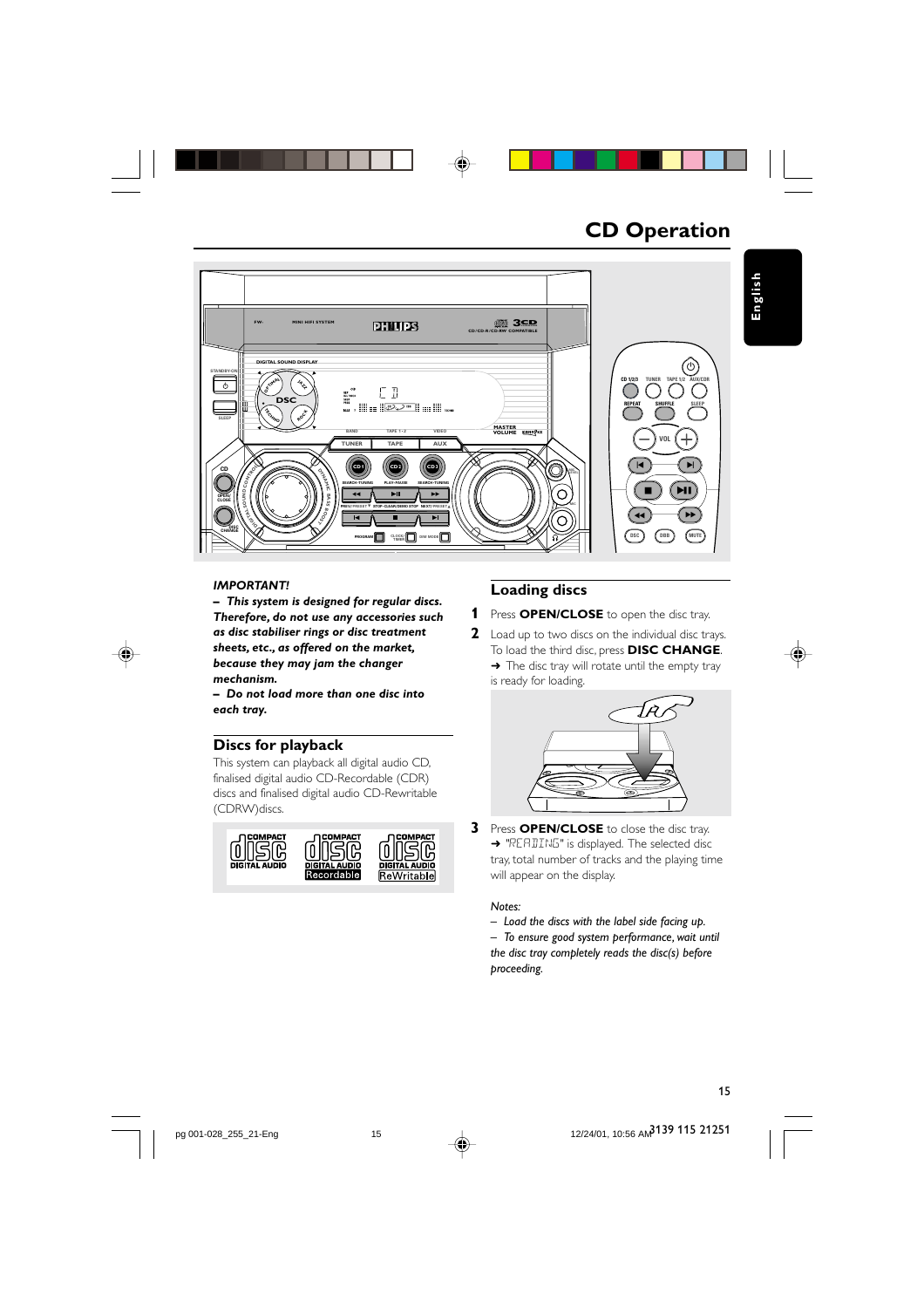## **CD Operation**



**Playing discs**

a disc is loaded in the disc tray

the current selected disc tray is empty

| CD1 the current selected disc tray is loaded or playing

#### **To play all discs on the disc tray** Press ▶ 11.

→ All the available discs will play once, then stop. → During playback, the selected disc tray, track number and elapsed playing time of the current track are displayed.

#### **To play the selected disc only**

- In CD mode, press **CD 1**, **CD 2** or **CD 3** on the system.
	- → The selected disc will play once, then stop.

#### **To interrupt playback**

- Press  $\blacktriangleright$  II. → The current track time flashes.
- To resume playback, press  $\blacktriangleright$  II again.

#### **To stop playback**

Press ■

#### **Selecting a desired track/passage**

#### **To search for a particular passage during playback**

Press and hold  $\blacktriangleleft$  or  $\blacktriangleright$  and release it when the desired passage is located. → During searching, the volume will be reduced.

## **To select a desired track**

- Press I< or ▶ repeatedly until the desired track is displayed.
- If playback is stopped, press  $\blacktriangleright$  II to start playback.

*Note:*

*– In Shuffle mode, pressing*í *will cause the player to skip only to the beginning of the current track.*

**To skip to the beginning of the current track during playback**

Press **I** once.

### **Replacing discs during playback**

- **1** Press **DISC CHANGE**. **→** The disc tray will open without interrupting current playback.
- **2** To change the inner disc, press **DISC CHANGE** again.
	- → "DISC CHANGE" is displayed and the disc will stop playing.
	- → The disc tray will close to retrieve the inner disc, then reopen with the inner disc accessible.

#### **Repeat and Shuffle**

You can select and change the various play modes before or during playback.

#### **Repeat play**

- **1** Press **REPEAT** on the remote control repeatedly to select : → "TRACK" – to repeat playback of the current
	- track.

→ "JISC" – to repeat playback of the current disc.

- → "ALL" or "PROGRAM" to repeat playback of all available discs or programmed tracks.
- **2** To resume normal playback, press **REPEAT**
	- until "REPEAT OFF" is displayed. **→ REP** is shown, except for REPEAT OFF mode.
		-

#### **Random play**

- **1** Press **SHUFFLE** on the remote control. → **SHUF** is shown and "SHUFFLE" is displayed. → All the available discs or programmed tracks (if programme is active) will be played in random order.
- **2** To resume normal playback, press **SHUFFLE** again.

→ **SHUF** disappears.



12/24/01, 10:56 AM<sup>3139</sup> 115 21251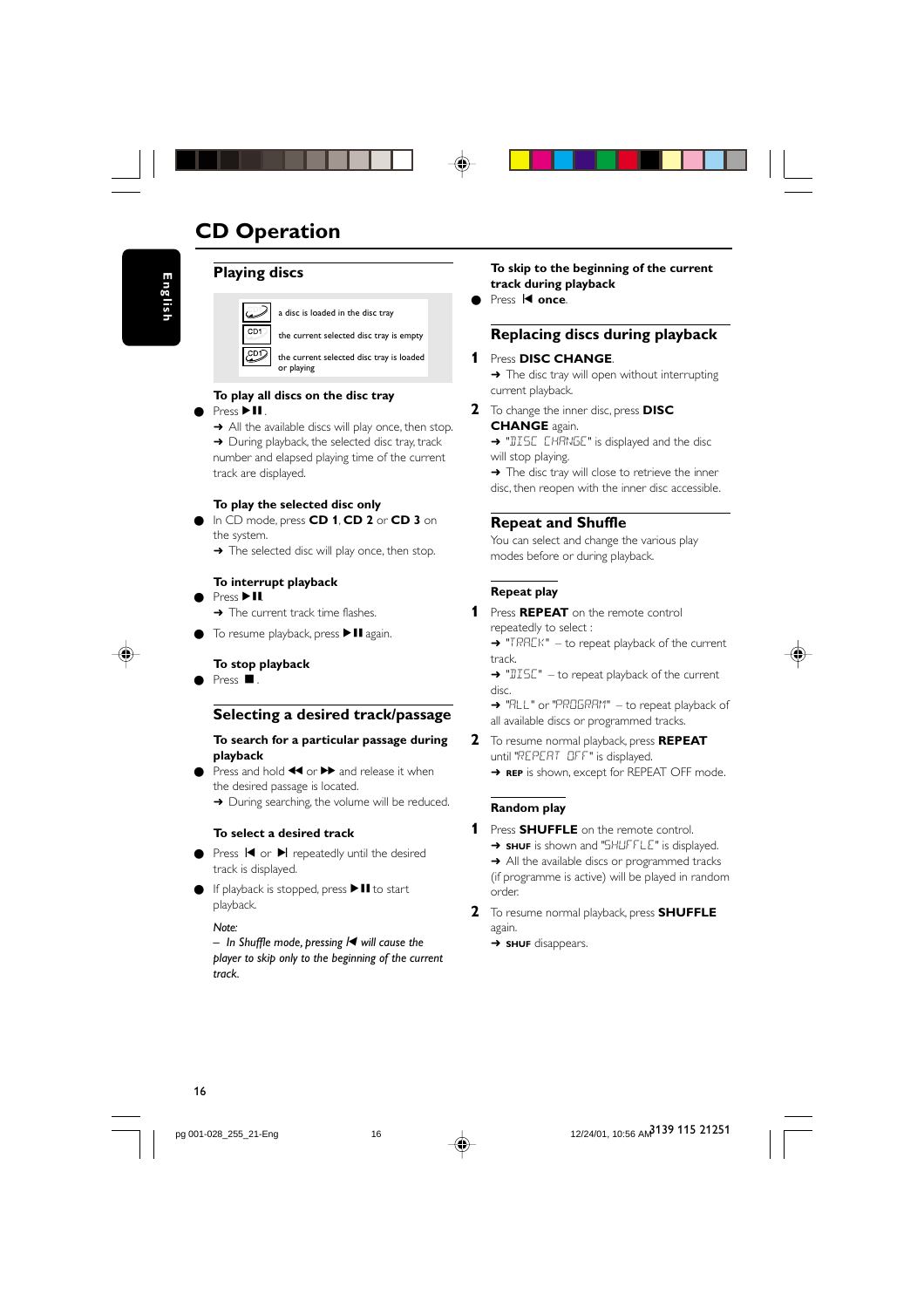

## **CD Operation**

**English**

#### *Notes:*

*– During programme play or shuffling mode, it is not possible to repeat playback the current disc (Repeat Disc mode).*

*– Pressing the OPEN/CLOSE button will cancel all repeat and shuffling modes.*

#### **Programming the disc tracks**

Programming tracks is possible when playback is stopped. Up to 40 tracks can be stored in the memory in any order.

- **1** Load the desired discs on the disc tray (refer to "Loading discs").
- **2** Press **PROGRAM** to start programming. ➜ **PROG** starts flashing.
- **3** Press **CD 1/2/3** to select a disc.
- **4** Press  $\blacksquare$  or  $\blacksquare$  repeatedly to select the desired track.
- **5** Press **PROGRAM** to store the track.
- Repeat *steps* 3–5 to store other discs and tracks.



**6** To end programming, press **d** once. **→ PROG** stays and the programme mode remains active.

→ The total number of tracks programmed and the total playing time are displayed.

**7** To start programme play, press  $\blacktriangleright$  **II**. → "PLAY PROGRAM" is displayed.

#### *Notes:*

*– If the total playing time is more than "*99:59*" or if one of the programmed tracks has a number greater than 30, then "*--:--*" is displayed instead of the total playing time.*

*– If you attempt to programme more than 40 tracks, "*FULL*" is displayed.*

*– During programming, if no button is pressed within 20 seconds, the system will exit the programme mode automatically.*

#### **To review the programme**

● Stop playback and press  $\blacksquare$  or  $\blacksquare$  repeatedly.

 $\bullet$  To exit review mode, press  $\blacksquare$ 

#### **Erasing the programme**

● Press ■ **once** when playback is stopped or **twice** during playback. ➜ **PROG** disappears and "PROGRAM CLEARED" is displayed.

#### *Note:*

*– The programme will be erased when the system is disconnected from the power supply or when the disc tray is opened.*

*For Recording, please refer to "Tape Operation/Recording".*

## 17

12/24/01, 10:56 AM<sup>3139</sup> 115 21251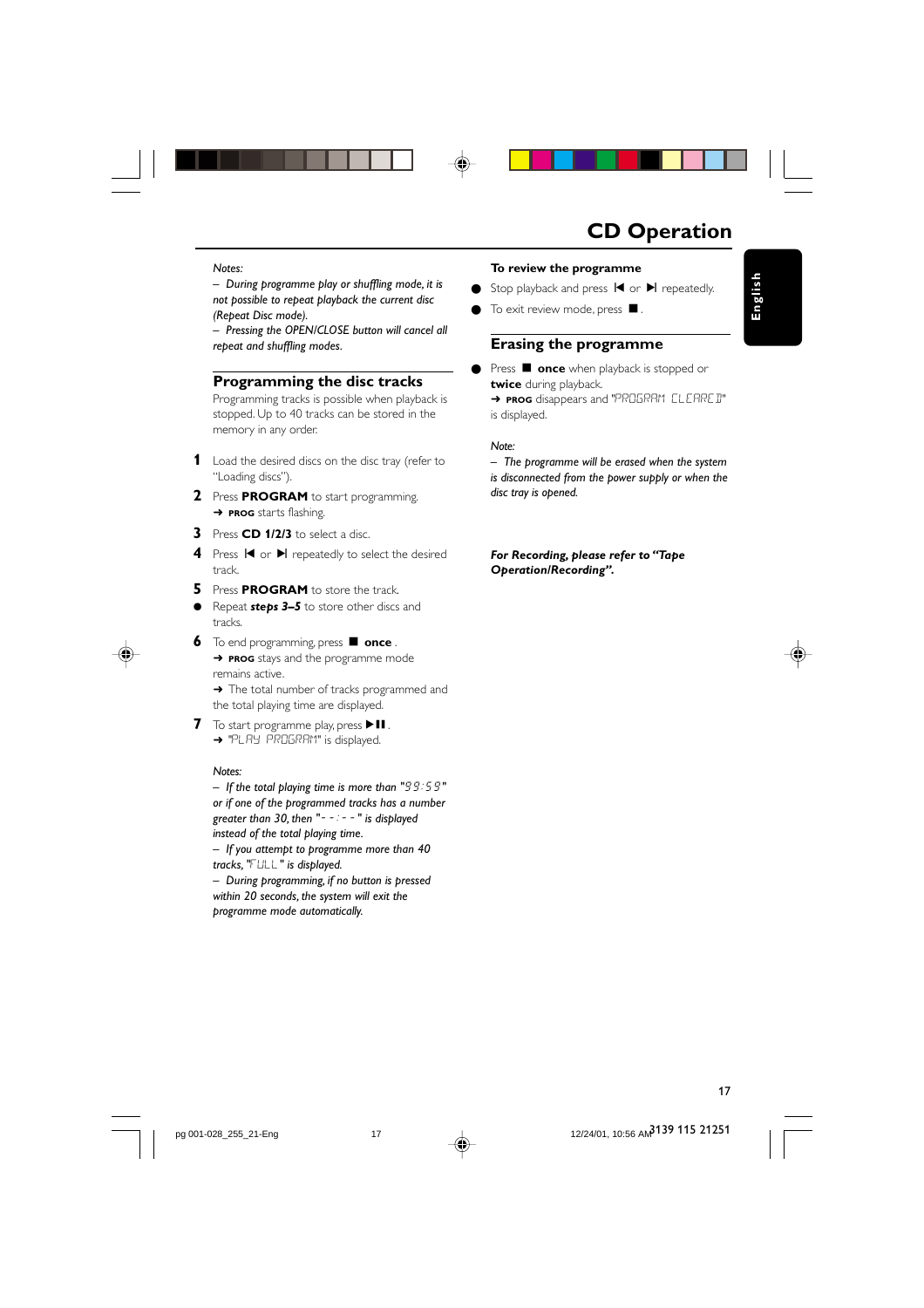

## **Radio Reception**

**English**



#### **Tuning to radio stations**

**1** Press **TUNER** to select TUNER mode. → "TUNER" is displayed. A few seconds later, the current radio frequency will appear on the display.

 $\rightarrow$  If an FM station is received in stereo,  $\infty$  is displayed.

- **2** Press **TUNER** again to select the desired waveband : FM or MW.
- **3** Press and hold  $\blacktriangleleft$  or  $\blacktriangleright$  until the frequency indication starts to change, then release. → The display will show "SERREH" until a radio station with sufficient signal strength is found.
- **4** Repeat step **3** if necessary until you find the desired radio station.
- To tune to a weak station, press  $\blacktriangleleft$  or  $\blacktriangleright$  briefly and repeatedly until optimal reception found.

#### **Storing preset radio stations**

You can store up to 40 preset radio stations in the memory.

#### **Automatic Preset Programming**

Plug and Play setting (refer to "Basic Functions -Plug and Play"). *OR*

**1** Press **TUNER** to select TUNER mode.

#### **To begin automatic preset from a desired preset number**

- Press  $\blacksquare$  or  $\blacktriangleright$  to select the desired preset number.
- → If a radio station has been stored in one of the presets, it will not be stored again under another preset number.
- **2** Press and hold **PROGRAM** until "AUTO" is displayed.
	- ➜ **PROG** starts flashing.

→ All available radio stations with sufficient signal strength will be stored automatically, starting from FM and followed by MW band. → When all the available radio stations are stored or the memory for 40 presets are used,

#### **To stop storing the automatic preset**

the last preset radio station will be played.

**O** Press PROGRAM or  $\blacksquare$  on the system.

#### *Note:*

*– If no preset number is selected, automatic preset will begin from preset (1) and all your former presets will be overridden.*



18

pg 001-028\_255\_21-Eng 12/24/01, 10:56 AM 18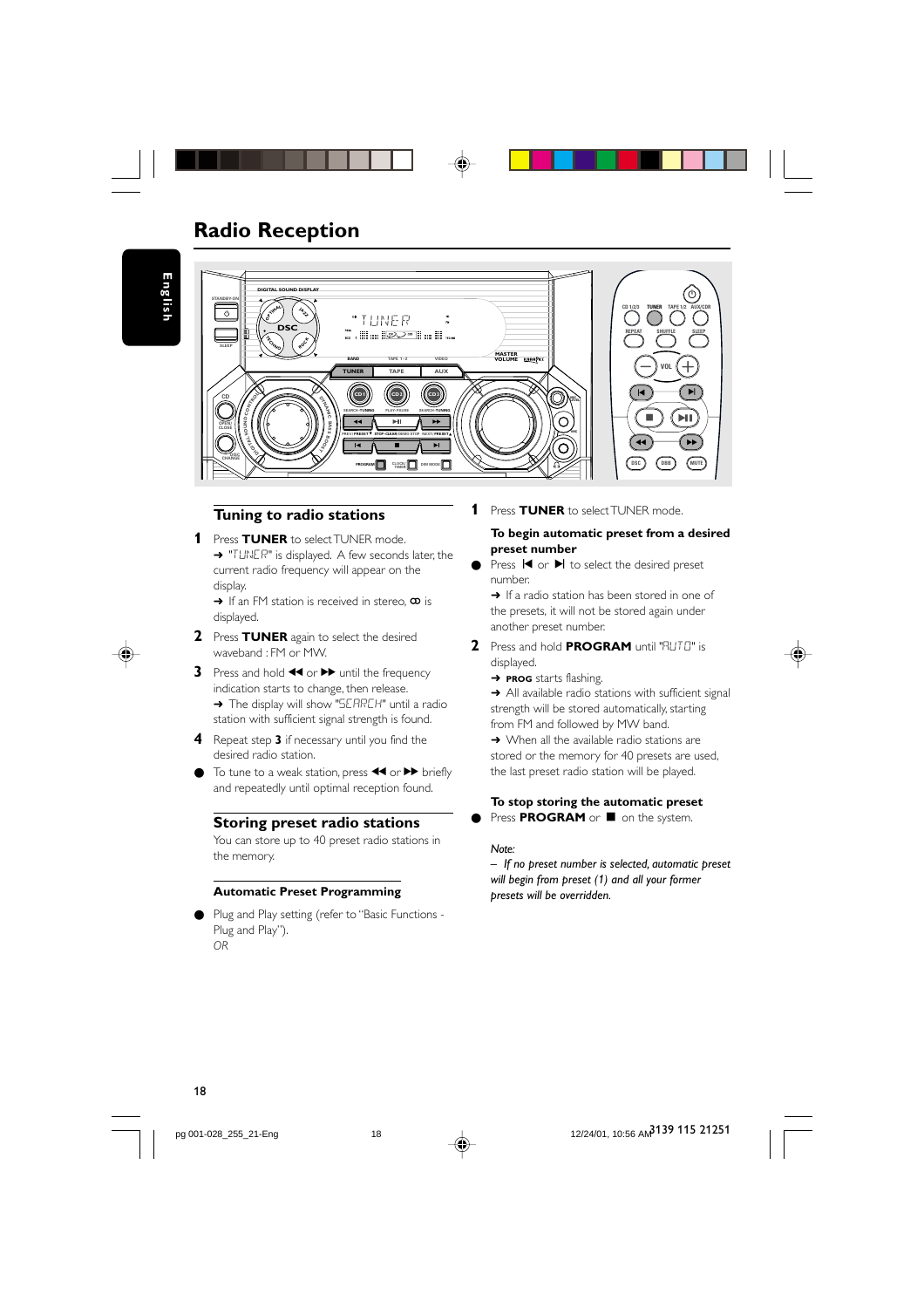#### **Manual Preset Programming**

- **1** Tune to your desired radio station (refer to "Tuning to radio stations").
- **2** Press **PROGRAM**. **→ PROG** starts flashing. → The next available preset number is displayed

for selection.

#### **To store the radio station to another preset number**

- Press  $\blacktriangleright$  or  $\blacktriangleright$  to select the desired preset number.
- **3** Press **PROGRAM** again to store the radio station.

➜ **PROG** disappears.

Repeat **steps 1–3** to store other radio stations.

#### **To exit manual preset mode**

Press  $\blacksquare$  on the system.

*Notes:*

*– If you attempt to store more than 40 preset radio stations, "*FULL*" is displayed.*

*– During programming, if no key is pressed within 20 seconds, the system will exit the programme mode automatically.*

#### **Tuning to preset radio stations**

Once you've programmed the radio stations, press  $\blacktriangleright$  or  $\blacktriangleright$  to select the desired preset number.

→ The preset number, radio frequency, and waveband are displayed.

## **Radio Reception**

**English**

#### **Erasing a preset radio station**

- 1 Press  $\blacksquare$  or  $\blacktriangleright$  to select the preset radio station to be erased.
- **2** Press and hold on the system until "PRESET DELETED" is displayed.

→ The deleted radio frequency remains on the display.

→ The preset numbers of all other preset radio stations in the band with higher numbers are also decreased by one.

Repeat **steps 1–2** to erase other preset radio stations.

#### **Changing tuning grid** *(not available for all versions)*

In North and South America, the frequency step between adjacent channels in the MW band is 10 kHz (9 kHz in some areas). The preset frequency step in the factory is 9 kHz.

#### *Changing the tuning grid will erase all previously stored preset radio stations.*

- **1** Disconnect the system from the AC power supply (pull out the AC power cord).
- **2** While holding down **TUNER** and **EX** on the system, reconnect the system to the AC power supply. → The display will show "GRID 9" or

"GRID 10".

#### *Notes:*

*– GRID 9 and GRID 10 indicate that the tuning grid is in step of 9 kHz and 10 kHz respectively. – The FM tuning grid also will be changed from 50 kHz to 100 kHz or vice versa.*

*For Recording, please refer to "Tape Operation/Recording".*

12/24/01, 10:56 AM<sup>3139</sup> 115 21251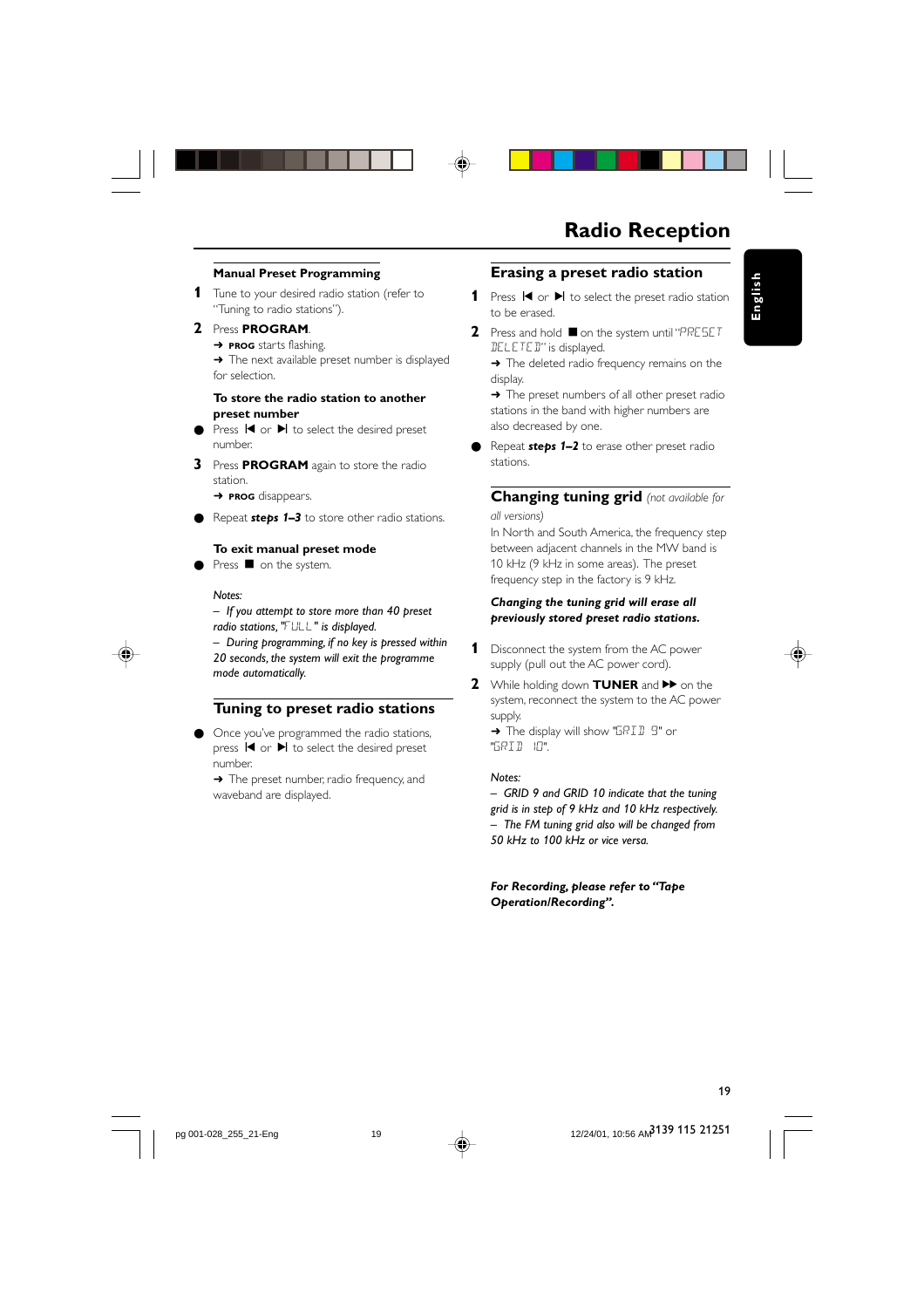

## **Tape Operation / Recording**

**English**

◈



#### *IMPORTANT!*

*– Before playing a tape, check and tighten slack tape with a pencil. Slack tape may get jammed or may burst in the mechanism. – C-120 tape is extremely thin and is easily deformed or damaged. It is not*

*recommended for use in this system. – Store the tapes at room temperature and do not put them too close to a magnetic field (for example, a transformer, TV or speaker).*

#### **Loading tape**

- **1** Press **TAPE** to select TAPE mode. → "TRPE" is displayed.
- **2** Press  $\blacksquare$  **4** to open the tape deck door.



◈

- **3** Load the tape with the open side downward and full spool to the left.
- **4** Close the tape deck door.

12/24/01, 10:57 AM 3139 115 21251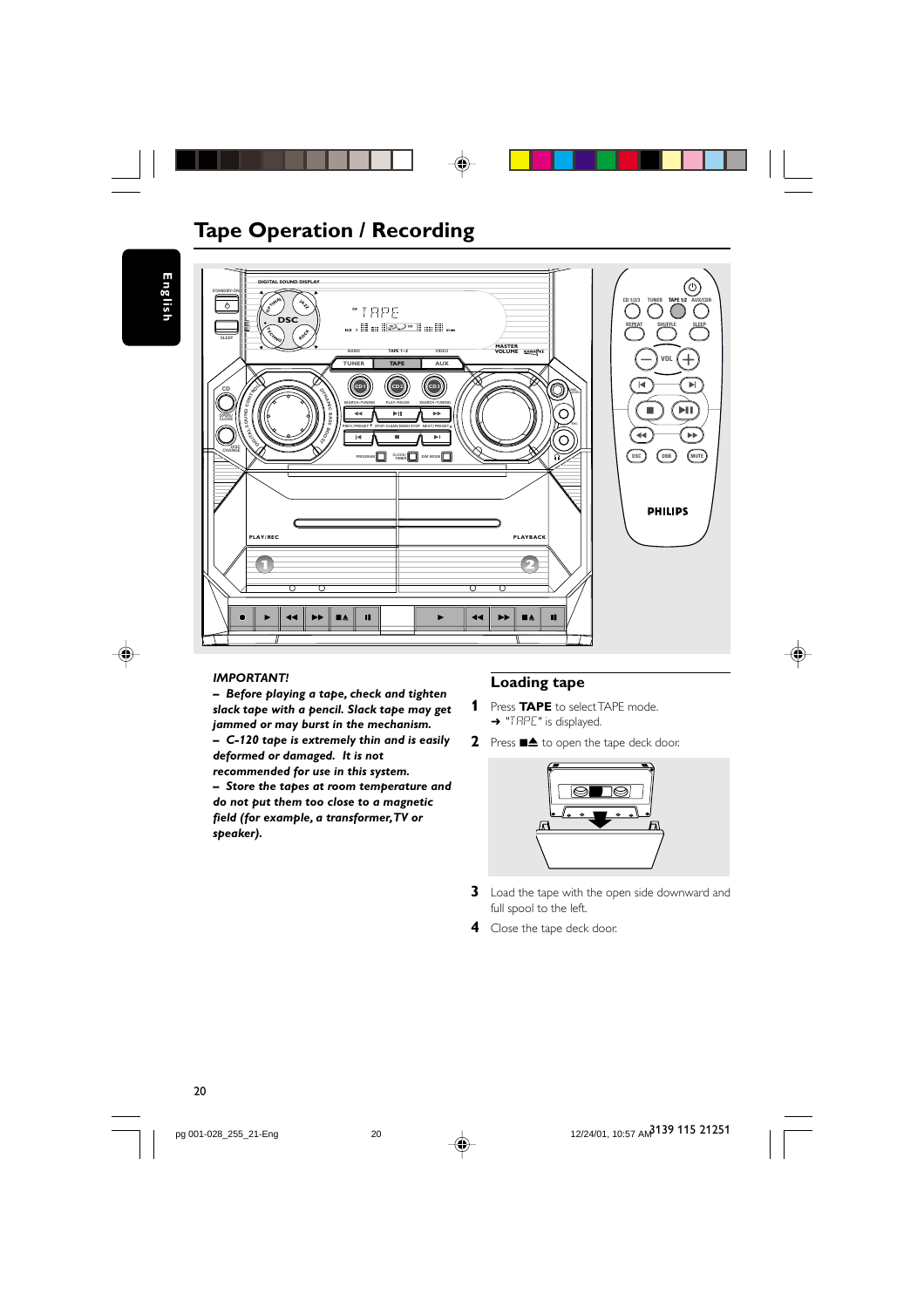◈

#### **Playing tapes**

#### **To playback a selected tape deck**

Press ▶ on tape deck 1 or 2. → The tape will stop at the end of playback.

#### **Continuous playback of two tapes**

- **1** Load the tapes in tape deck 1 and 2.
- **2** Press ▶ on tape deck 2.
- **3** Press **II** on tape deck 1, followed by  $\blacktriangleright$ → Playback will begin from tape deck 2 and continue with tape deck 1. It will stop at the end of tape deck 1.

#### **To interrupt playback**

- Press II.
- To resume playback, press II again.
- **To stop playback**
- Press  $\blacksquare$

## **Rewinding / Fast forwarding**

- 1 Stop playback, press <<<<r >**A** → The tape will stop automatically at the end of rewinding or fast forwarding.
- **2** Press  $\blacksquare$  **1** to stop rewinding or fast forwarding.

#### *Note:*

*– During rewinding or fast forwarding of a tape, it is also possible to select another source (CD or TUNER, for example).*

## **Tape Operation/Recording**

#### **General information on recording**

● If you do not intend to record via the microphone, unplug the microphone to avoid accidental mixing with other recording source. **English**

- For recording, use only tape of IEC type I (normal tape).
- The recording level is set automatically, regardless of the position of the Volume, DBB, DSC and so forth.
- The tape is secured at both ends with leader tape. At the beginning and end of the tape, nothing will be recorded for six to seven seconds.
- To prevent accidental recording, break out the tab on the left shoulder of the tape side you want to protect.



#### *IMPORTANT!*

*– Recording is permissible if copyright or other rights of third parties are not infringed upon.*

*– Recording is possible only on tape deck 1.*



12/24/01, 10:57 AM<sup>3139</sup> 115 21251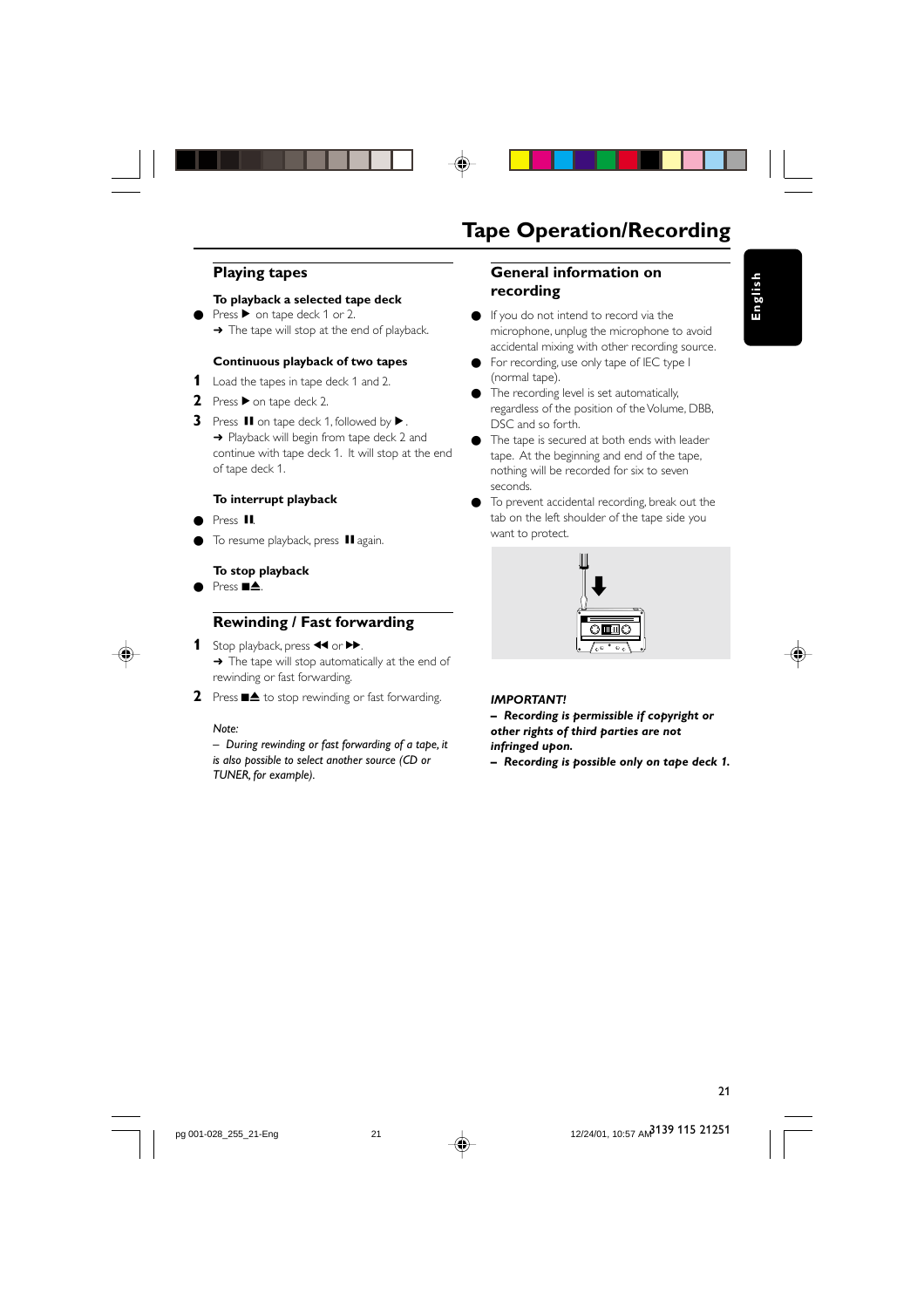## **Tape Operation / Recording**

## **Preparation for recording**

- **1** Load a recordable tape into tape deck 1 with full spool to the left.
- **2** Prepare the source to be recorded.  $CD$   $1/2/3$  – load the disc(s). **TUNER** – tune to the desired radio station. **TAPE** – load the prerecorded tape into tape deck 2 with the full spool to the left. **AUX** – connect external equipment.

#### **When recording is in progress** ➜ **REC** starts flashing.

- It is not possible to listen to another source.
- It is not possible to activate the timer function during recording or tape dubbing.

## **One touch recording / Recording**

**the mixed sound** *(not available for all versions)*

- **1** Press **CD 1/2/3** , **TUNER** or **AUX** to select the source.
- You can connect a microphone to record the mixed sound (refer to "Karaoke - Microphone Mixing").
- 2 Start playback of the selected source.
- **3** Press on tape deck 1 to start recording.

#### **To stop recording**

Press ■▲ on tape deck 1.

#### **CD Synchronised start recording**

- **1** Press **CD 1**/**2**/**3** to select the disc.
- You can programme the tracks in the order you want them to be recorded (refer to "CD Operation - Programming the disc tracks").
- **2** Press on tape deck 1 to start recording. → The disc will start playback automatically.

#### **To stop recording**

Press  $\blacksquare$  on tape deck 1, then press  $\blacksquare$  to stop disc playback.

#### *Note:*

*– During CD synchronised start recording, do not fast forward/rewind the tape in tape deck 2.*

## **Dubbing tapes**

#### **1** Load the prerecorded tape in tape deck 2.

- Make sure both tapes have their full spool to the left.
- **2** Press **Ⅱ** on tape deck 1 and followed by ●.
- **3** Press  $\triangleright$  on tape deck 2. → Recording will start automatically.
- Dubbing of tapes is possible on one side of the tape only. To continue recording on the reverse side, at the end of side A, flip the tape to side B and repeat the procedure.

#### **To stop dubbing**

● Press ■▲ on tape deck 1 and 2.

#### *Notes:*

*– Dubbing of tapes is possible only from tape deck 2 to tape deck 1. – To ensure good dubbing, use tapes of the same length.*

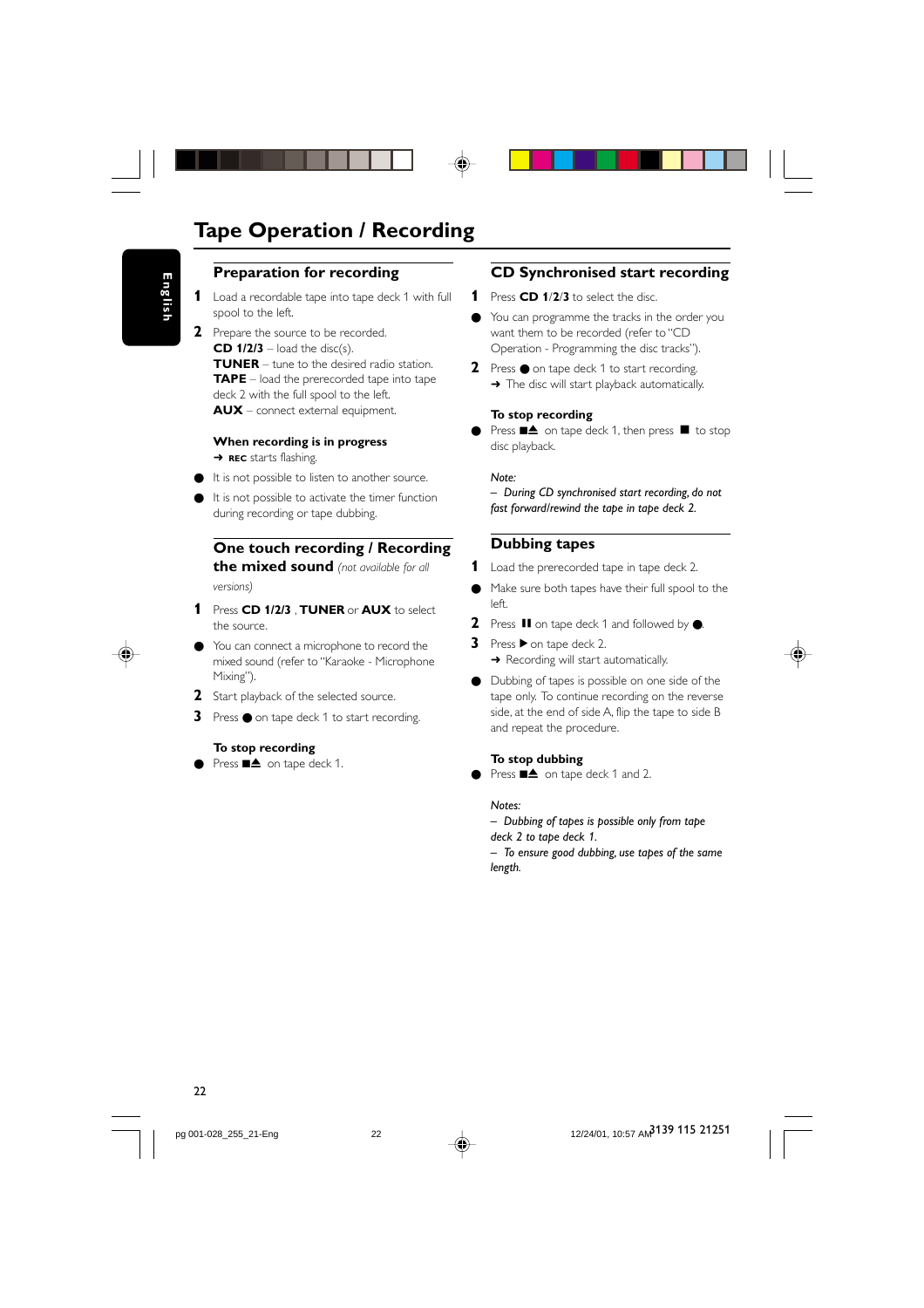





#### **Microphone mixing**

Connect a microphone (not supplied) to the system allowing you to sing along with the music source.

- **1** Connect a microphone to the **MIC** jack.
- Before connecting the microphone, set the microphone **MIC LEVEL** to the minimum level to prevent howling sound.

## **Karaoke** *(not available for all versions)*

- **2** Press **CD 1/2/3**, **TUNER**, **TAPE** or **AUX** to select the source to be mixed and start playback.
- **3** Adjust the volume level of the source with **MASTER VOLUME** control.
- **4** Adjust the microphone volume with microphone **MIC LEVEL** control.

*Note:*

*– Keep the microphone away from the speakers to prevent howling.*

*For Recording, please refer to "Tape Operation/Recording".*



**English**

# **External Sources**



#### **Listening to external sources**

- **1** Connect the audio out terminals of the external equipment (TV, VCR, Laser Disc player, DVD player or CD Recorder) to the **AUX/CDR IN** terminals of your system.
- **2** Press **AUX** (VIDEO) (or **AUX/CDR** on the remote control) to select external equipment. → "RUX" is displayed.

#### *Notes:*

- *All the sound control features (DSC or DBB, for*
- *example) are available for selection.*

*– Refer to the operating instructions for the connected equipment for details.*

*For Recording, please refer to "Tape Operation/Recording".*

23

12/24/01, 10:57 AM<sup>3139</sup> 115 21251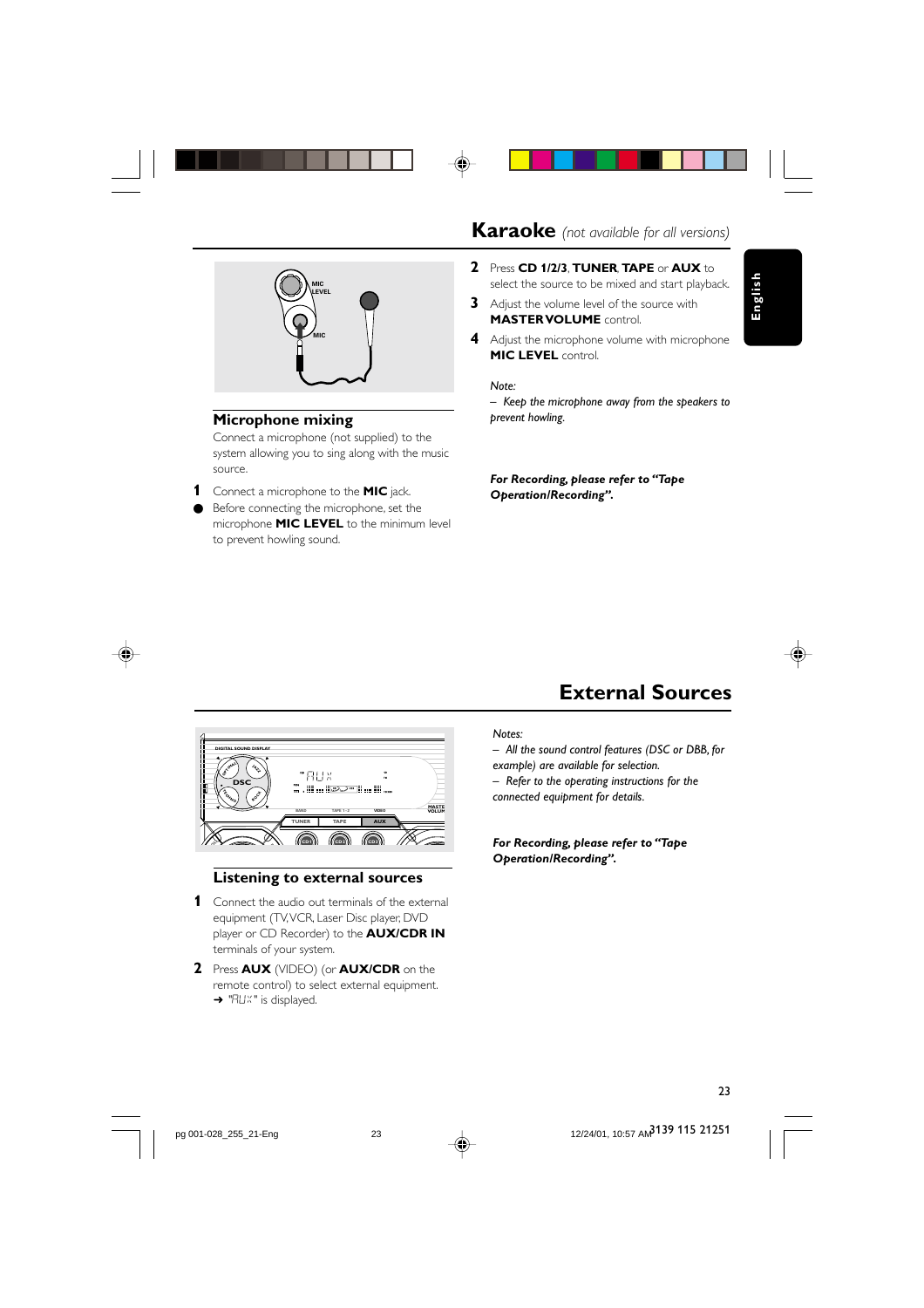## **Clock/Timer**

**English**



#### **View clock**

The clock (if it is set) will be shown in standby mode.

**To view the clock in any source mode (CD or TUNER for example)**

Press **CLOCK/TIMER.** 

→ The clock is displayed for a few seconds. → If the clock has not been set, "------" is displayed.



## **Clock setting**

The clock can be set in either 12-hour or 24-hour mode ("12:00 **AM**" or "00:00" for example)

- **1** In standby or view clock mode, press **CLOCK/TIMER once.** In other source mode, press **CLOCK/TIMER twice**.
- **2** Press **PROGRAM** repeatedly to select clock mode.

→ "12:00 **AM**" or "00:00" starts flashing.

- **3** Press << or  $\blacktriangleright$  on the system repeatedly to set the hour.
- **4** Press  $\blacksquare$  or  $\blacksquare$  on the system repeatedly to set the minute.
- **5** Press **CLOCK/TIMER** again to store the setting.
	- → The clock starts working.

#### **To exit without storing the setting**

 $\bullet$  Press  $\blacksquare$  on the system.

#### *Notes:*

*– The clock setting will be cancelled when the power cord is disconnected or if a power failure occurs.*

*– During clock setting, if no button is pressed within 90 seconds, the system will exit clock setting mode automatically.*

#### **Timer setting**

The system can switch on to CD or TUNER mode automatically at a preset time, serving as an alarm to wake you up.

#### *IMPORTANT!*

*– Before setting the timer, ensure that the clock is set correctly.*

- *The timer will always be switched on*
- *after it has been set.*

*– The timer will not start if a recording is in progress.*

*– The volume of the timer will increase gradually from the minimum level to the last tuned volume level.*

**1** Press and hold **CLOCK/TIMER** for more than **two seconds** to select timer mode. → "TU\_\_XX:XX" or "CD\_\_XX:XX" starts flashing. "XX:XX" indicates the timer or the last timer setting.

 $\rightarrow$   $\alpha$  starts flashing.



pg 001-028\_255\_21-Eng 124



12/24/01, 10:57 AM<sup>3139</sup> 115 21251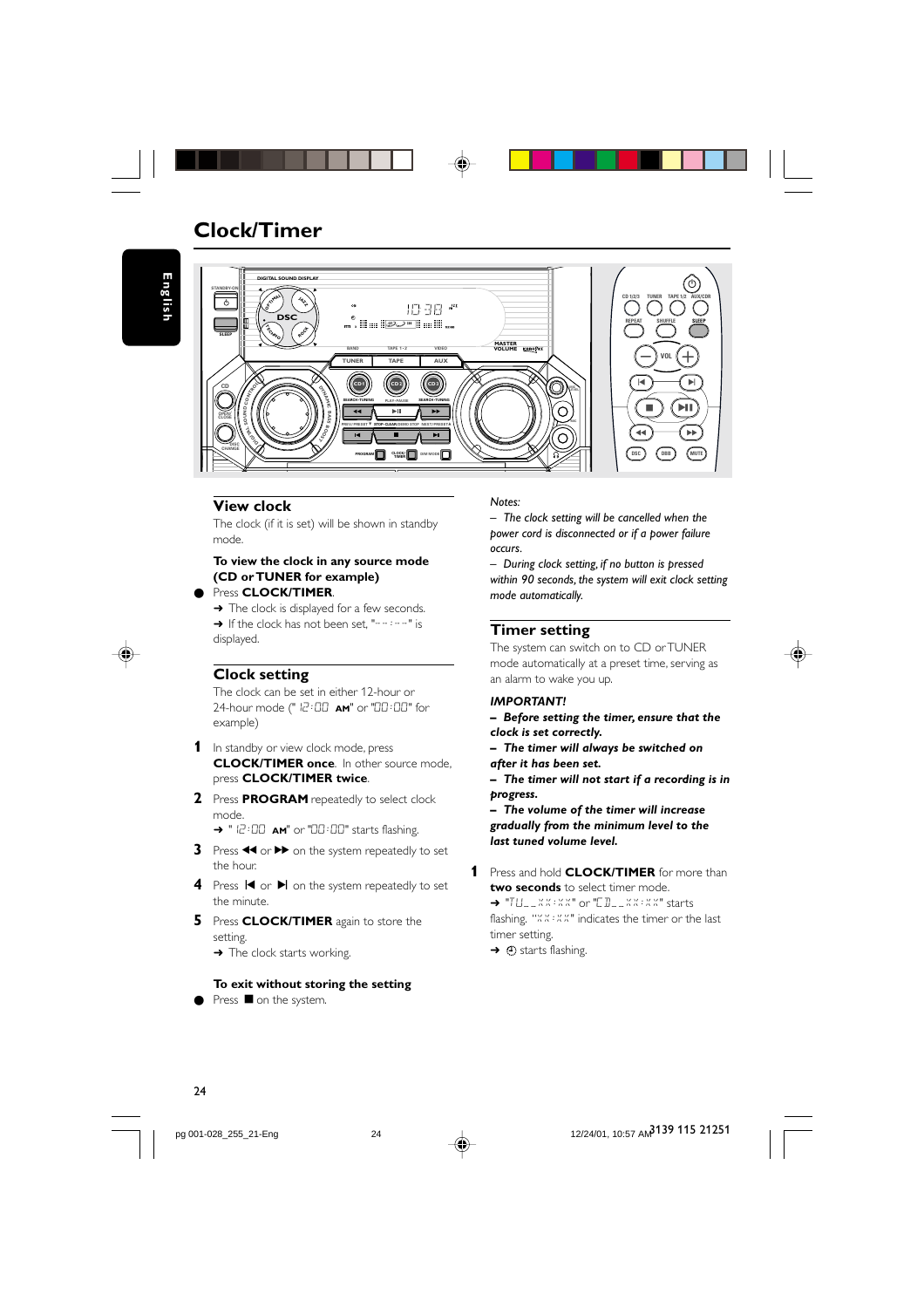## **Clock/Timer**

**English**

**2** Press **CD 1/2/3**, **TUNER** or **PROGRAM** to select the desired source.

→ "EII | [or 2, 3] XX:XX" indicates the CD mode is selected.

→ "TU XX: XX" indicates the Tuner mode is selected.

→ "PROG XX:XX" indicates the CD programme mode is selected.

Before setting timer, make sure the music source has been prepared.

**CD 1/2/3** – Load the disc(s). To start from a specific track, make a programme (refer to "CD Operation - Programming the disc tracks"). **TUNER** – tune to the desired radio station.

- **3** Press << or  $\blacktriangleright$  on the system repeatedly to set the hour for the timer to start.
- **4** Press **i<** or ▶ on the system repeatedly to set the minute for the timer to start.
- **5** Press **CLOCK/TIMER** to store the timer. → "TIMER ON" is displayed, followed by the set timer "XX:XX" and the selected source.  $\rightarrow$   $\oplus$  remains on the display.
- At the preset time, the selected source will play.
	- **To exit without storing the setting**

Press ■ on the system.

#### *Notes:*

*– When the preset time is reached and the selected disc tray is empty, the next available disc will be selected. If all the disc trays are not available, Tuner will be selected automatically. – During timer setting, if no button is pressed within 90 seconds, the system will exit timer setting mode automatically.*

#### **Deactivating the timer**

- **1** Press and hold **CLOCK/TIMER** for more than **two seconds**.
- **2** Press on the system to cancel the timer. → "CANCEL" is displayed and the 4 disappears.

**Activating the timer** *(for the same preset time and source)*

- **1** Press and hold **CLOCK/TIMER** for more than **two seconds**.
- **2** Press **CLOCK/TIMER** again to store. → The last set timer information is displayed for a few seconds and  $\Phi$  is shown.

#### **Sleep timer setting**

The sleep timer enables the system to switch to standby mode automatically at a preset time.

- **1** Press **SLEEP** repeatedly to select a preset time. → The selections are as follows (time in minutes):
	- $15 \rightarrow 30 \rightarrow 45 \rightarrow 60 \rightarrow 90 \rightarrow 120 \rightarrow$  $OFF \rightarrow 15...$

➜ "SLEEP XX" or "OFF" is displayed. "XX" is the time in minutes.

**2** When you reach the desired length of time, stop pressing the **SLEEP** button.

→ zzz is shown, except for "OFF" mode. → The sleep timer is now set. Before the system switches to standby mode, a countdown of 10 seconds is displayed.

"SLEEP 10" ™ "SLEEP 9".... ™ "SLEEP 1" ™ "SLEEP"

#### **To check the remaining length of time after sleep timer is activated** ● Press **SLEEP once**.

#### **To change the preset sleep timer**

Press **SLEEP** again while the remaining sleep timer is shown.

→ The display will show the next sleep timer options.

#### **To deactivate the sleep timer**

● Press **SLEEP** repeatedly until "OFF" is displayed, or press the **STANDBY ON** button.

12/24/01, 10:57 AM<sup>3139</sup> 115 21251

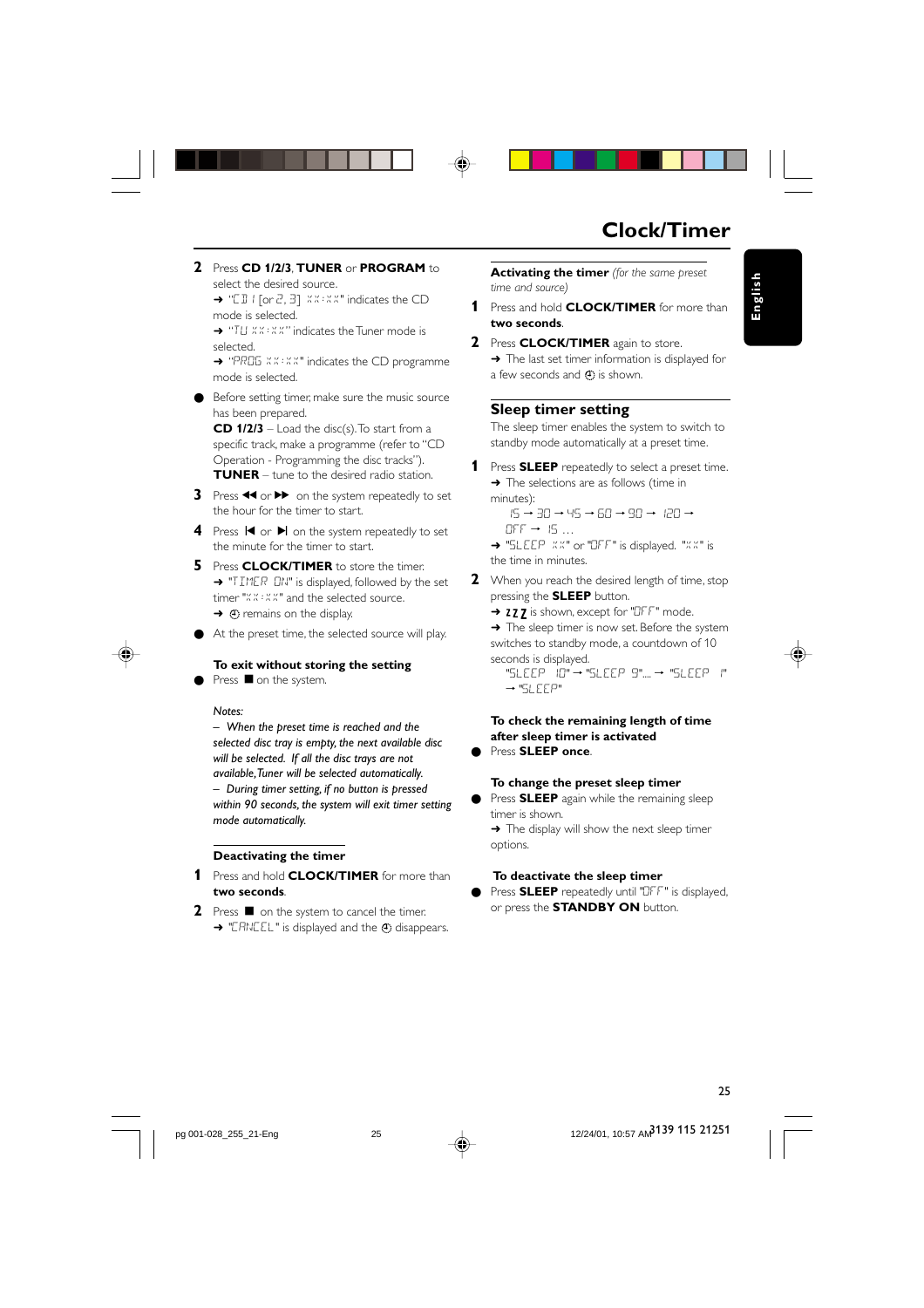

# **Specifications**

◈

#### **AMPLIFIER** Output power ...................................... 1500 W PMPO ................................................................... 2 x 40 W RMS(1) Signal-to-noise ratio .......................... ≥ 67 dBA (IEC) Frequency response .......................... 50 – 15000 Hz Input sensitivity AUX/CDR In .......................................... 500 mV / 1V Microphone .......................................................... 3.5 mV **Output** Speakers ....................................................................≥ 6 Ω Headphones...................................... 32 Ω – 1000 Ω (1) (6  $\Omega$ , 1 kHz, 10% THD)

#### **CD PLAYER**

| Number of programmable tracks  40   |
|-------------------------------------|
| Frequency response  20 - 20000 Hz   |
|                                     |
| Channel separation  ≥ 60 dB (1 kHz) |
|                                     |
|                                     |

#### **TUNER**

| MW wave range (9 kHz)  531 - 1602 kHz  |  |
|----------------------------------------|--|
| MW wave range (10 kHz)  530 - 1700 kHz |  |
|                                        |  |
|                                        |  |
| Antenna                                |  |
|                                        |  |

## **TAPE PLAYER**

| Frequency response                        |  |
|-------------------------------------------|--|
| Normal tape (type I) 80 - 12500 Hz (8 dB) |  |
| Signal-to-noise ratio                     |  |
|                                           |  |

## **SPEAKERS**

| Dimensions (w $\times$ h $\times$ d) . 210 $\times$ 310 $\times$ 235 (mm) |  |
|---------------------------------------------------------------------------|--|
|                                                                           |  |

#### **GENERAL**

 $\bigoplus$ 

| AC Power                                                                 |
|--------------------------------------------------------------------------|
| For Version /21-21M  110 - 127 / 220 - 240 V;                            |
|                                                                          |
| For Version /30  230 - 240 V; 50 Hz                                      |
| Power Consumption                                                        |
|                                                                          |
|                                                                          |
| Dimensions (w $\times$ h $\times$ d)  265 $\times$ 310 $\times$ 365 (mm) |
|                                                                          |
|                                                                          |

*Specifications and external appearance are subject to change without notice.*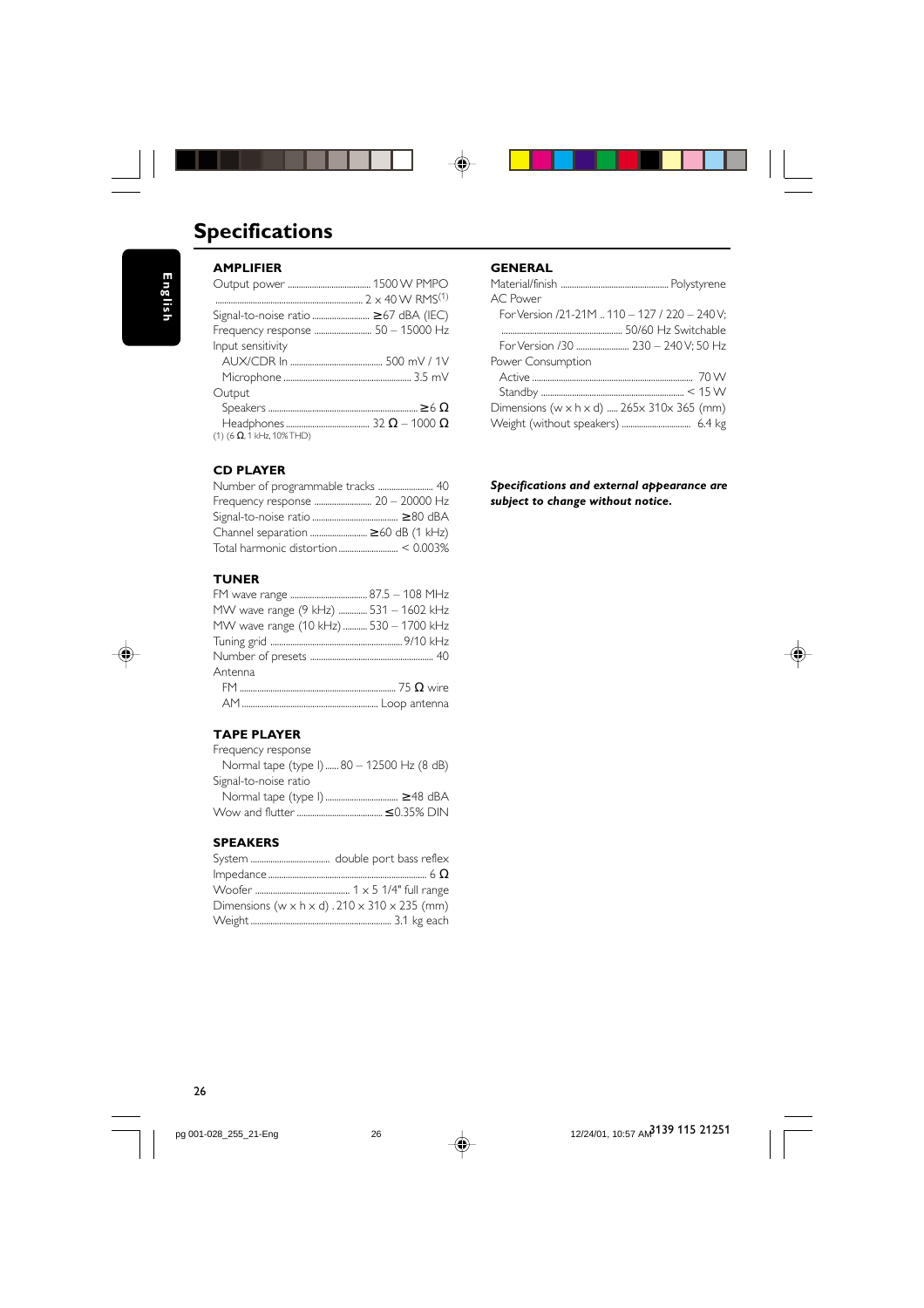## **Maintenance**

**English**

#### **Cleaning the Cabinet**

Use a soft cloth slightly moistened with a mild detergent solution. Do not use a solution containing alcohol, spirits, ammonia or abrasives.

#### **Cleaning Discs**

When a disc becomes dirty, clean it with a cleaning cloth. Wipe the disc from the centre out. Do not wipe in circular motion.



Do not use solvents such as benzene, thinner, commercially available cleaners, or antistatic spray intended for analogue records.

#### **Cleaning the disc lens**

● After prolonged use, dirt or dust may accumulate at the disc lens. To ensure good playback quality, clean the disc lens with Philips CD Lens Cleaner or any commercially available cleaner. Follow the instructions supplied with cleaner.

## **Cleaning the Heads and the Tape Paths**

- To ensure good recording and playback quality, clean the heads  $\widehat{A}$  and  $\widehat{B}$ , the capstan(s)  $\widehat{C}$ , and pressure roller(s)  $(D)$  after every 50 hours of tape operation.
- Use a cotton swab slightly moistened with cleaning fluid or alcohol.
- You also can clean the heads by playing a cleaning tape once.



#### **Demagnetising the heads**

● Use a demagnetising tape available at your dealer.

## **Troubleshooting**

#### *WARNING*

*Under no circumstances should you try to repair the system yourself, as this will invalidate the warranty. Do not open the system as there is a risk of electric shock.*

*If a fault occurs, first check the points listed below before taking the system for repair. If you are unable to solve a problem by following these hints, consult your dealer or service centre.*

| <b>Problem</b>                     | <b>Solution</b>                                                                                                                                                                             |
|------------------------------------|---------------------------------------------------------------------------------------------------------------------------------------------------------------------------------------------|
| <b>CD OPERATION</b>                |                                                                                                                                                                                             |
| "NO DISE" is displayed.            | $-$ Insert a disc.<br>- Check if the disc is inserted upside down.<br>- Wait until the moisture condensation at the lens<br>has cleared.<br>- Replace or clean the disc, see "Maintenance". |
| "DISE NOT FINALIZED" is displayed. | $-$ Use a finalised CD-RW or CD-R.                                                                                                                                                          |



12/24/01, 10:57 AM<sup>3139</sup> 115 21251